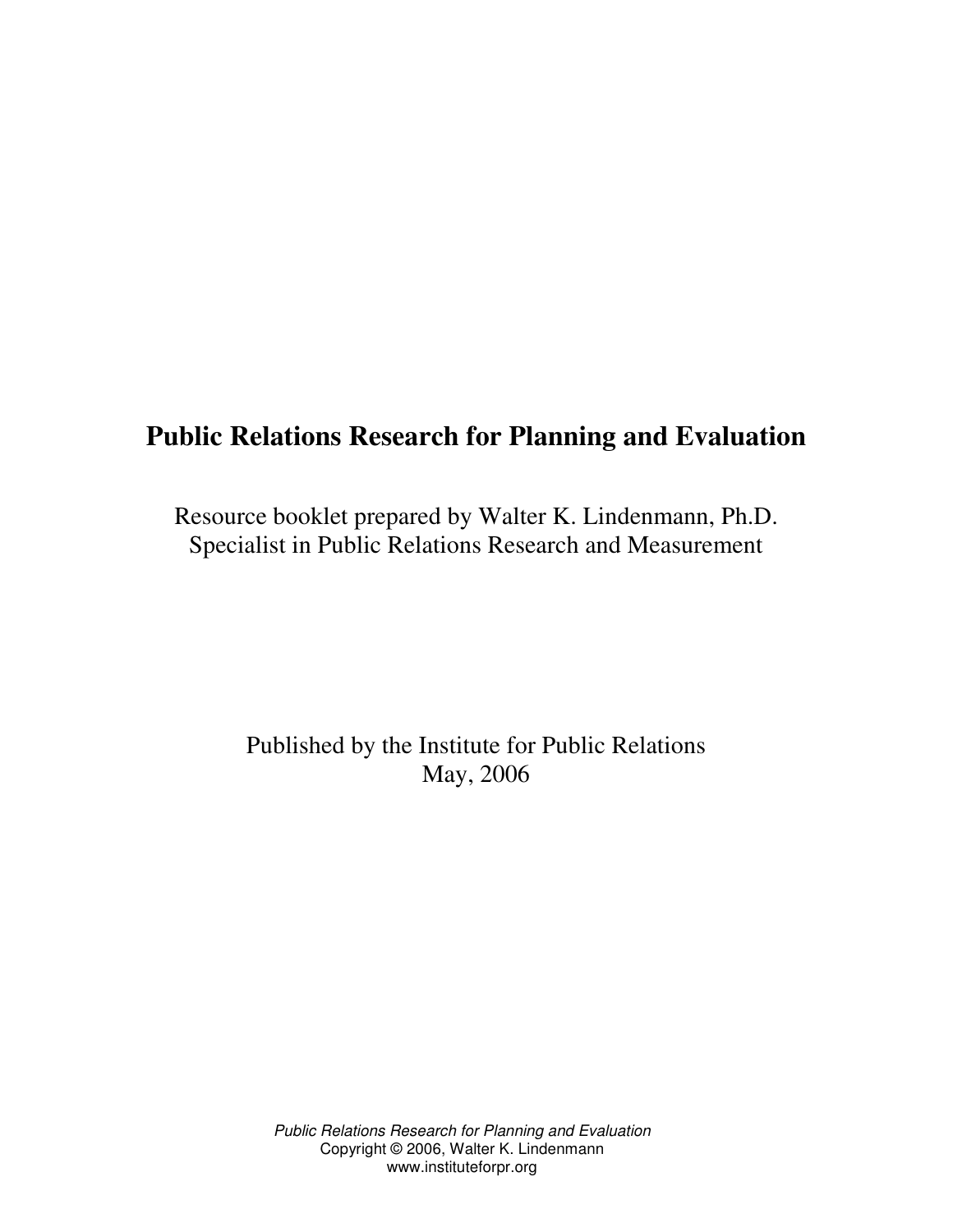# **Public Relations Research for Planning and Evaluation**

By Walter K. Lindenmann, Ph.D. Specialist in Public Relations Research and Measurement

# **Executive Summary**

This paper outlines and describes the various tools and techniques that public relations practitioners ought to consider when designing and carrying out research projects for public relations planning and for public relations measurement and evaluation purposes.

The paper initially focuses on some of the needs that public relations/public affairs officers have for conducting public relations research, then lists and discusses various primary and secondary research data collection tools and techniques. When it comes to considering primary, or original research, the paper describes in detail both *qualitative* and *quantitative* methodologies. *Qualitative* techniques that are discussed include focus groups, depth interviews, convenience polling, ethnographic research and inquiry studies. *Quantitative* techniques cited include e-mail and fax polls, face-to-face interviewing, mail surveys, mall intercepts, omnibus polling, panels, telephone surveys and web-site studies.

The paper offers research suggestions for use in public relations strategic planning and program development, as well as outlining research ideas that might be considered when measuring and evaluating PR effectiveness. The document also offers suggestions for do-ityourself research, includes a brief bibliography of key research references, and a selected glossary of research terms.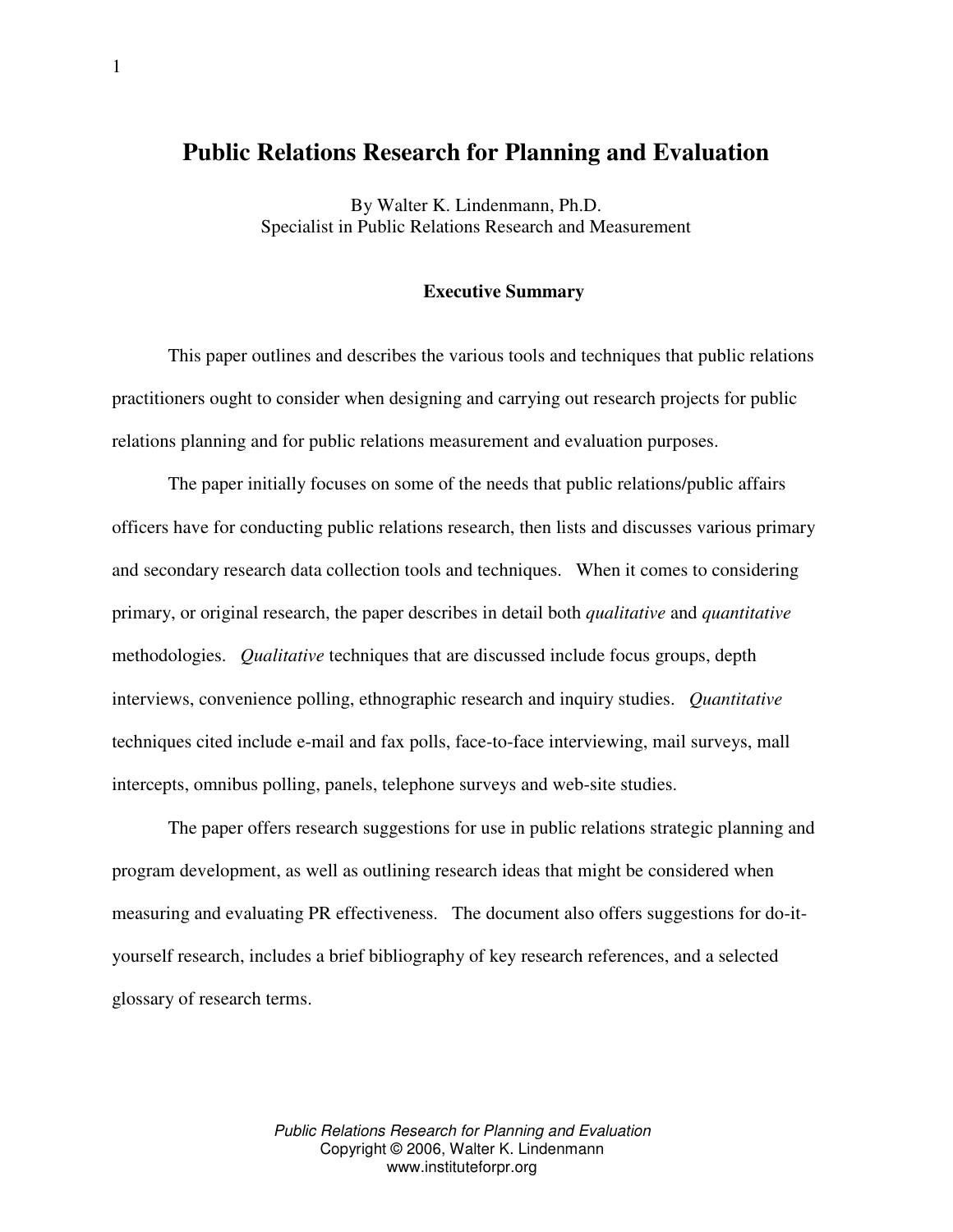#### **Building a Foundation for Sound Public Relations Research**

Research is the key to any successful public relations, communications and/or marketing efforts, not only in the business world, but also in the non-profit and government sectors.

Without research, those who administer public relations, public affairs, promotional, and related communications programs and activities for their organizations would be operating in the dark, without any guidance or clear sense of direction.

*Public Relations Research*, as the name implies, focuses on the entire public relations process and examines the communications relationships that exist among and between institutions and their key target audience groups. For the public relations or public affairs officer, a useful definition of *public relations research* is that it is an essential tool for fact and opinion gathering -- a systematic effort aimed at discovering, confirming and/or understanding through objective appraisal the facts or opinions pertaining to a specified problem, situation, or opportunity.

Most public relations/public affairs officers have come to recognize the following as real "needs" for conducting public relations research:

- To collect information that public relations professionals need to have and to know to do their jobs more effectively.
- To obtain benchmark data regarding the views of key target audience groups.
- To plan, develop, or possibly refine a public relations, public affairs or marketing communications program or activity.
- To track or monitor programs, activities or events that are or can be important to the institution.
- -- To evaluate the overall effectiveness of a particular public relations or public affairs program or activity, by measuring outputs and outcomes against a predetermined set of objectives.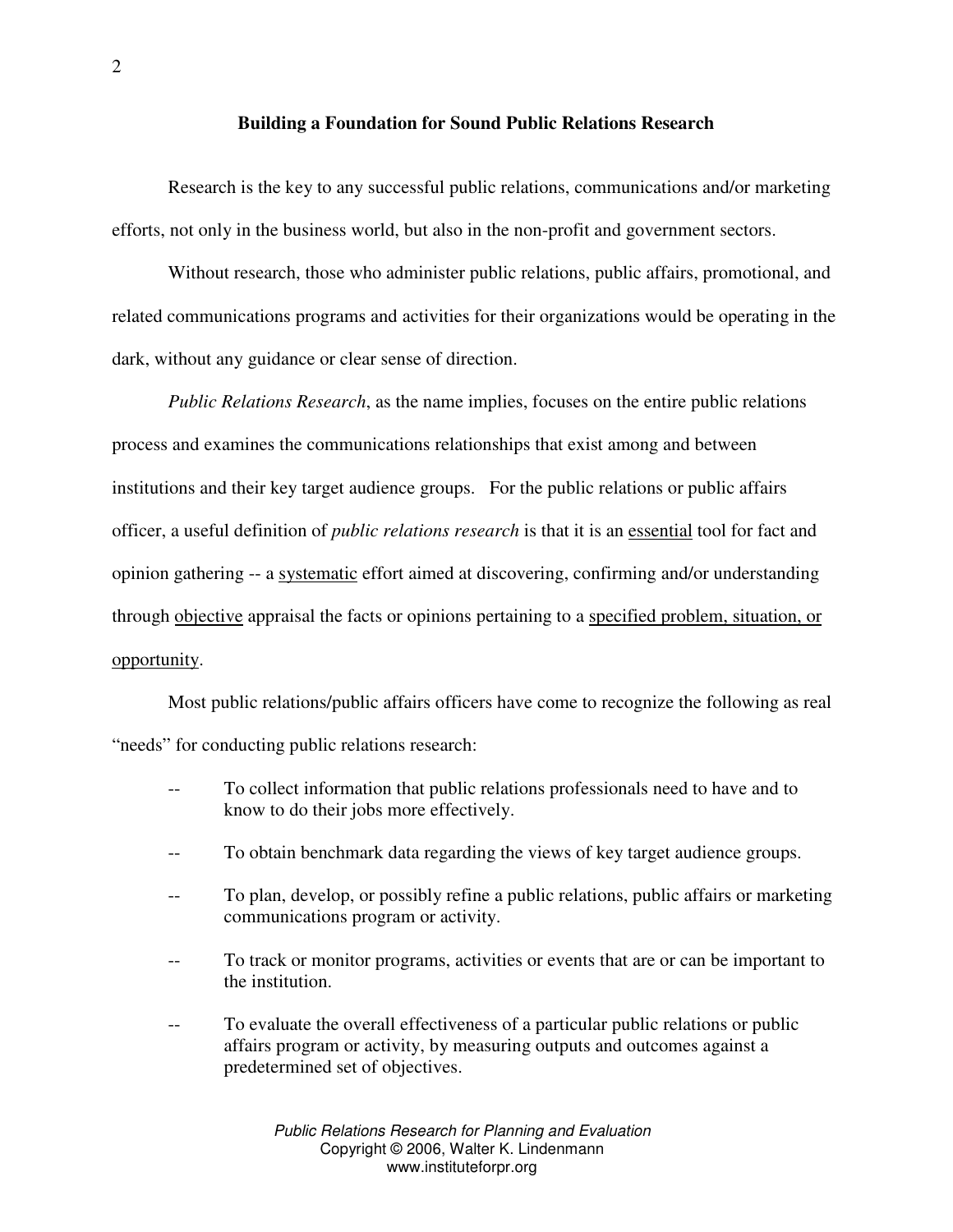- When facing a sudden and unexpected crisis, to put the issues involved into proper perspective through emergency monitoring or polling.
- When circumstances allow, to provide appropriate support in publicizing or promoting a specific program, activity or event.

For truly effective public relations research, advance planning is necessary. Before you begin, clearly define your goals and objectives. Ask yourself what you want and need the research to do for you. Remember, finding out "why" things are the way they are or the reasons individuals feel and act the way they do are often much more important for public relations planning and evaluation than simply finding out "what" the facts are or "how" people feel.

A useful starting point when considering public relations research is to remember the classic one-sentence definition of the communications process first described by Harold D. Lasswell, the political scientist, more than 50 years ago. He said, if you can figure out *who* says *what, to whom*, *how*, *with what effect*, you will have come a long way in understanding how communications work.

The *who* refers to the sources, or disseminators, of information; the *what* to the messages that are being disseminated; the *to whom* to the targeted audiences or intended recipients of your messages; the *how* to the channels of communications; and the *with what effect* to the eventual outputs and outcomes of the communications effort.

As part of the communications research effort, most public relations and/or public affairs officers are interested in measuring the credibility and/or believability of the information sources … the relevance and overall importance of the messages being disseminated … finding out as much as they possibly can about the opinions, attitudes and behavior patterns of those in the target audience groups, as they respond -- or do not respond, as the case may be -- to the various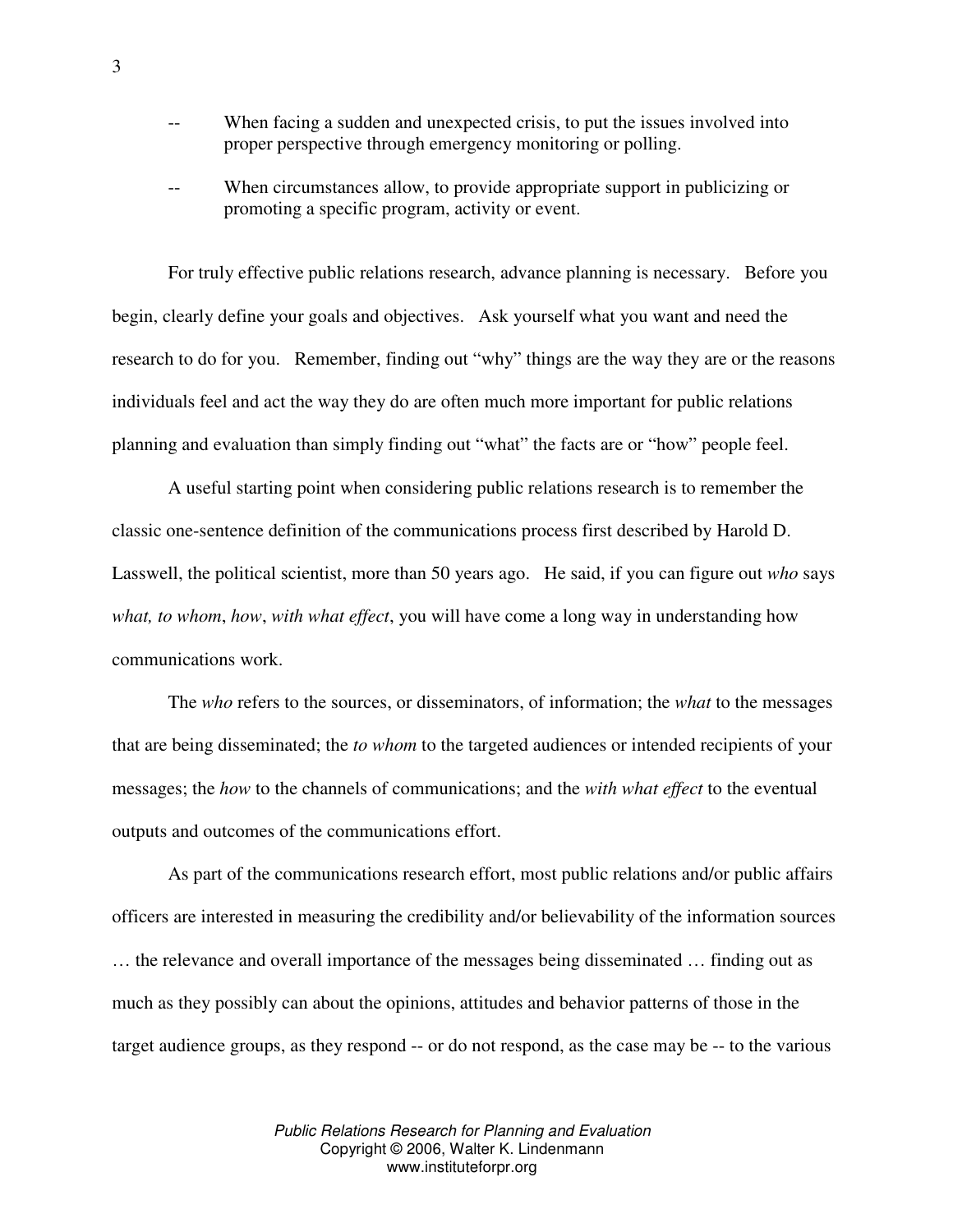messages being disseminated … and in pinpointing the best and most effective communications channels to use when disseminating messages.

#### **Primary and Secondary Research**

There are really only two types of public relations research -- *primary*, which involves doing an original study, and *secondary*, which involves examining data already available.

*Secondary* research ought *always* to come first. Don't reinvent the wheel. Any time you are considering a possible public relations research assignment, do not automatically assume that a completely new study is needed. There's a good chance that someone else has already done a similar study or gathered similar data.

Start out with a review of what's already been done. That's called doing a *literature search and secondary analysis*. There's more existing data out there than you may suspect.

With the growing wealth of data on the internet and in printed source books and periodicals, there are literally hundreds upon hundreds of places to which you can go to obtain background information. A logical starting point is academic, trade and professional journals. The federal government also is a rich source of information: the Census Bureau and the Departments of Commerce, Defense, Education, and Labor, to mention just a few.

Web site addresses are constantly changing, but some of the best sources of already available data include sites such as these: the Census Bureau (http://www.census.gov) … *Ad Age's American Demographics* (http://www.demographics.com) … the Association for Education in Journalism and Mass Communication (http://www.aejmc.sc.edu) …the National Opinion Research Center at the University of Chicago (http://www.norc.uchicago.edu) … the Pew Research Center for the People & The Press (http://www.people-press.org) … the Roper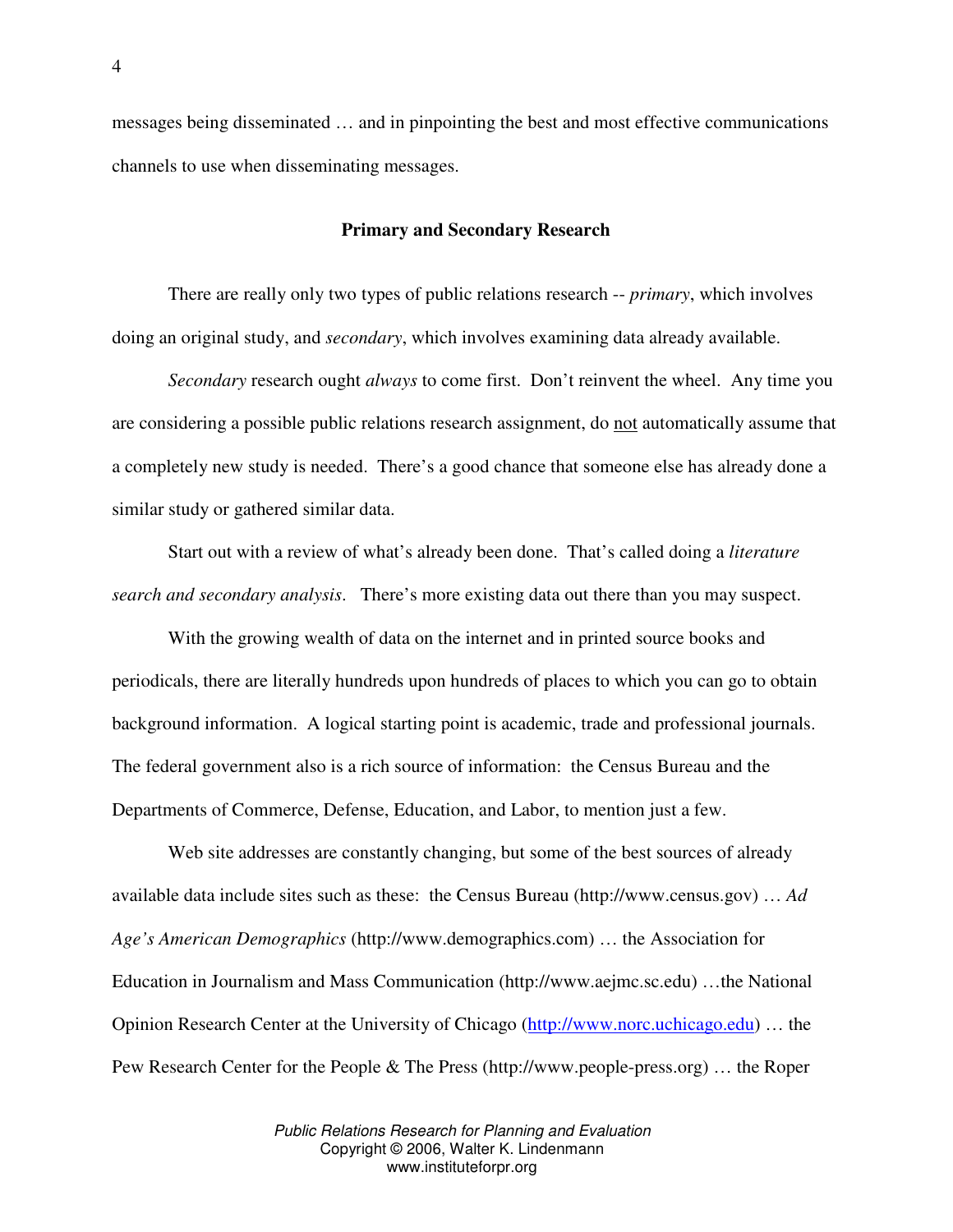Center for Public Opinion Research (http://www.ropercenter.uconn.edu) … the Survey Research Laboratory at the University of Illinois (http://www.srl.uic.edu) … and the site maintained by Survey Sampling, Inc. (http://www.worldopinion.com).

The Commerce Department's 1,000-page reference book -- *Statistical Abstract of the United States* -- is a must for obtaining secondary data, as are such periodicals as *Research Alert* (a bi-weekly newsletter that summarizes recent public opinion polls, available from E.P.M. Communications in New York City) … *The Polling Report* (a twice-a-month newsletter that summarizes recent public opinion polls, available from the Polling Report, Inc. in Washington, D.C.) … *Quirk's Marketing Research Review* (a monthly magazine available from Quirk Enterprises Inc. in Bloomington, Minnesota -- www.quirks.com) … and *Survey Research* (a quarterly newsletter that summarizes public opinion studies carried out by academicians and those in the non-profit sector, available from the Survey Research Laboratory at the University of Illinois).

Primary research is usually either *qualitative* or *quantitative* in form. *Qualitative* research usually refers to studies that are somewhat subjective, but nevertheless in-depth, using a probing, open-end, free response format. *Quantitative* research usually refers to studies that are highly objective and projectable, using closed-end, forced-choice questionnaires. These studies tend to rely heavily on statistics and numerical measures.

#### **Qualitative Research**

When communications researchers consider doing *qualitative* studies, the data collection methodologies that usually pop quickly into mind are *focus groups* and *depth interview studies.*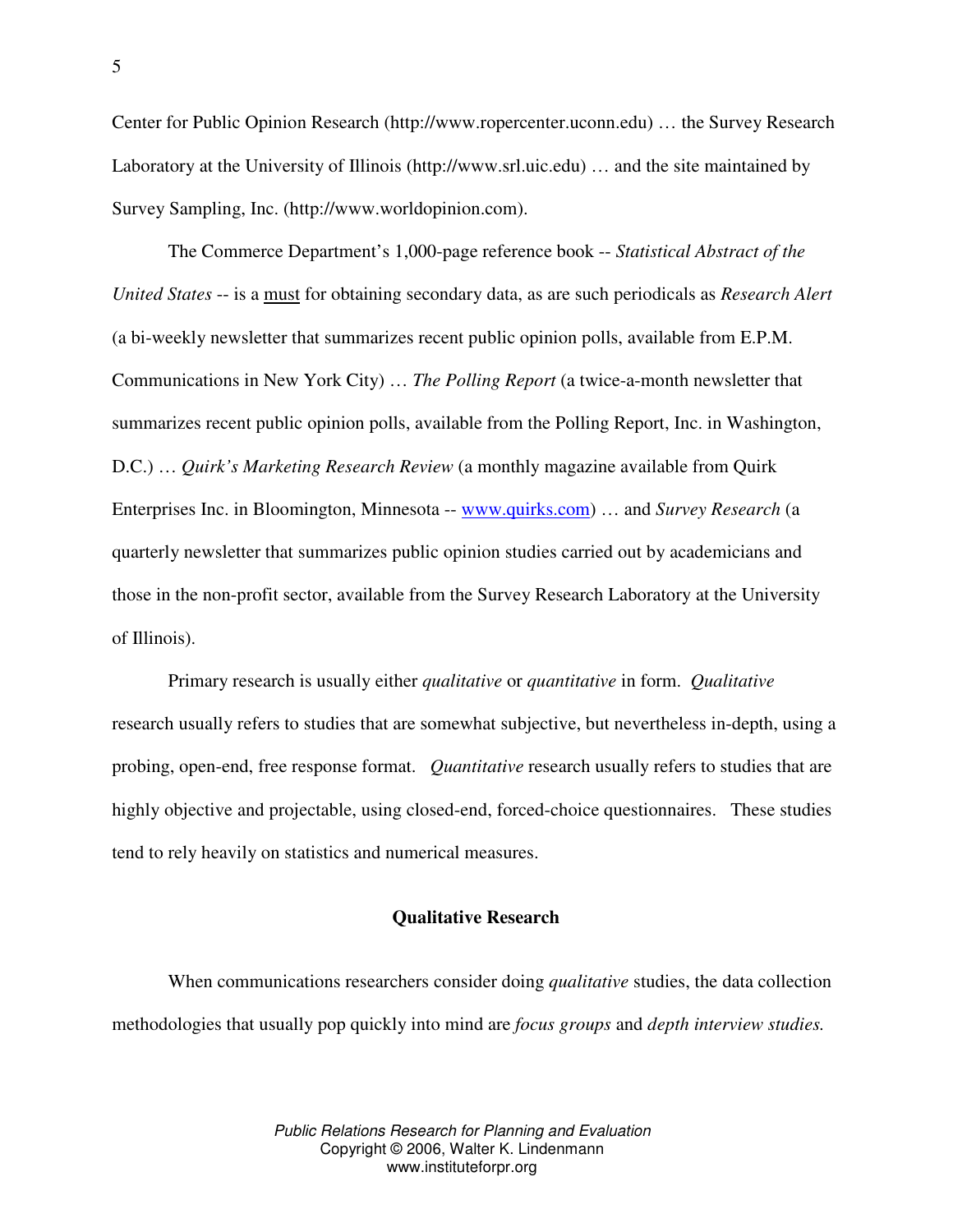*Focus groups* are an exploratory technique in which a group of somewhere between 8 and 12 individuals -- under the guidance of a trained moderator -- are encouraged, as a group, to discuss freely any and all of their feelings, concerns, problems and frustrations relating to specific topics under discussion. Focus groups are ideal for brainstorming, idea-gathering and concept testing.

*Depth interview studies* are those that rely on a probing, open-ended, largely unstructured interviewing format, and usually are carried out in person or by telephone. As part of the exercise, respondents are encouraged to talk freely and in great detail about given subjects.

There are other forms of qualitative research that often do not come readily to mind, which also can prove to be quite useful forms of data collection. These include *convenience polling* … *ethnographic research* … and *inquiry studies.*

As the name implies, a *convenience poll* is a type of non-probability study in which who ever happens to be available at a given point in time is included in the sample. It sometimes also is referred to as a "haphazard," "informal," or "quick-and-dirty" poll.

As you might expect, *convenience polls* are viewed by most researchers as highly unscientific, unreliable and invalid and the findings are certainly not projectable to the total population under study. However, in our professional judgment, they could be of some value to the public relations officer -- and, thus, are worth considering -- if all you need at a given point in time is a "quick read" of people's views, feelings or sentiments regarding a particular issue and if you recognize that the data you collect in this manner is little more than a rough, informal "sounding board" pertaining to a handful of people's opinions.

*Ethnographic research* relies on the tools and techniques of cultural anthropologists and sociologists to obtain a better understanding of how individuals and groups function in their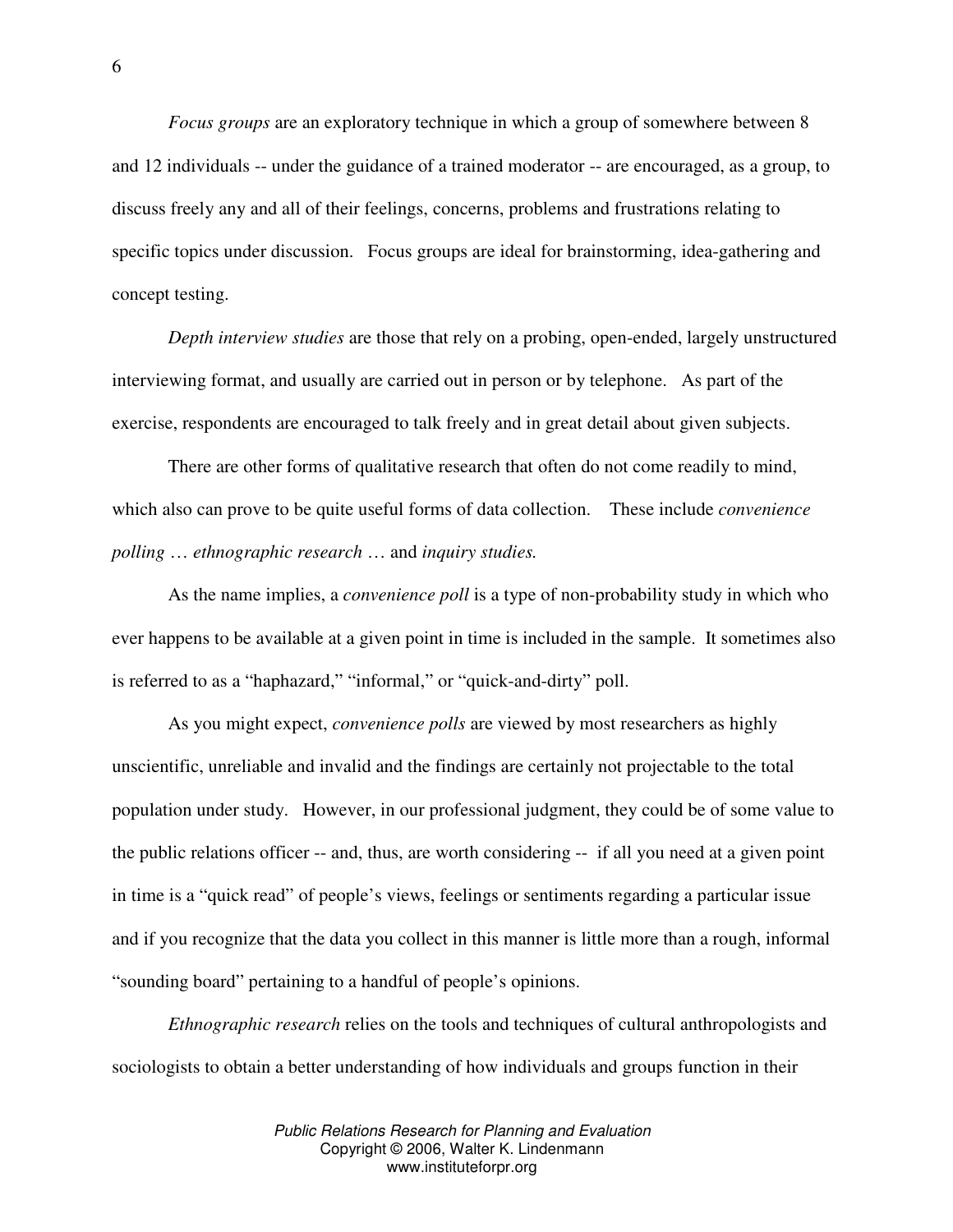natural settings. Usually, this type of research is carried out by a team of impartial, trained researchers who "immerse" themselves into the daily routine of a school setting, a neighborhood, or a community, using a mix of observation, participation, and role-playing techniques, in an effort to try to assess what is really happening from a "cultural" perspective.

For an academic institution that was having major student recruitment problems, here is how one researcher relied on *ethnographic* "role-playing" techniques to gain a better understanding of why prospective students were applying to other colleges and universities:

The researcher enlisted the services of his teen-age daughter, who happened to be a junior in high school, and had her play the "role" of a prospective student seeking information from various colleges and universities to which she might be considering applying. He had her write and mail the exact same letter on the exact same day, soliciting enrollment information and other background materials, *not only* from the academic institution that was having problems, but also from 10 of its principal competitors.

How the 11 different academic institutions responded to this teenager's letters of inquiry were then carefully monitored and analyzed, to come up with a portrait of how different colleges and universities respond to the unsolicited inquiries they receive from prospective students.

An *inquiry study* is a systematic review and analysis -- using content analysis or sometimes telephone, mail and internet interviewing techniques -- to study the range and types of unsolicited inquiries that an organization may receive from key audience groups with which it frequently communicates.

For business establishments, for example, it could be of great benefit to conduct informal interviews with prospective customers who contact company officials for background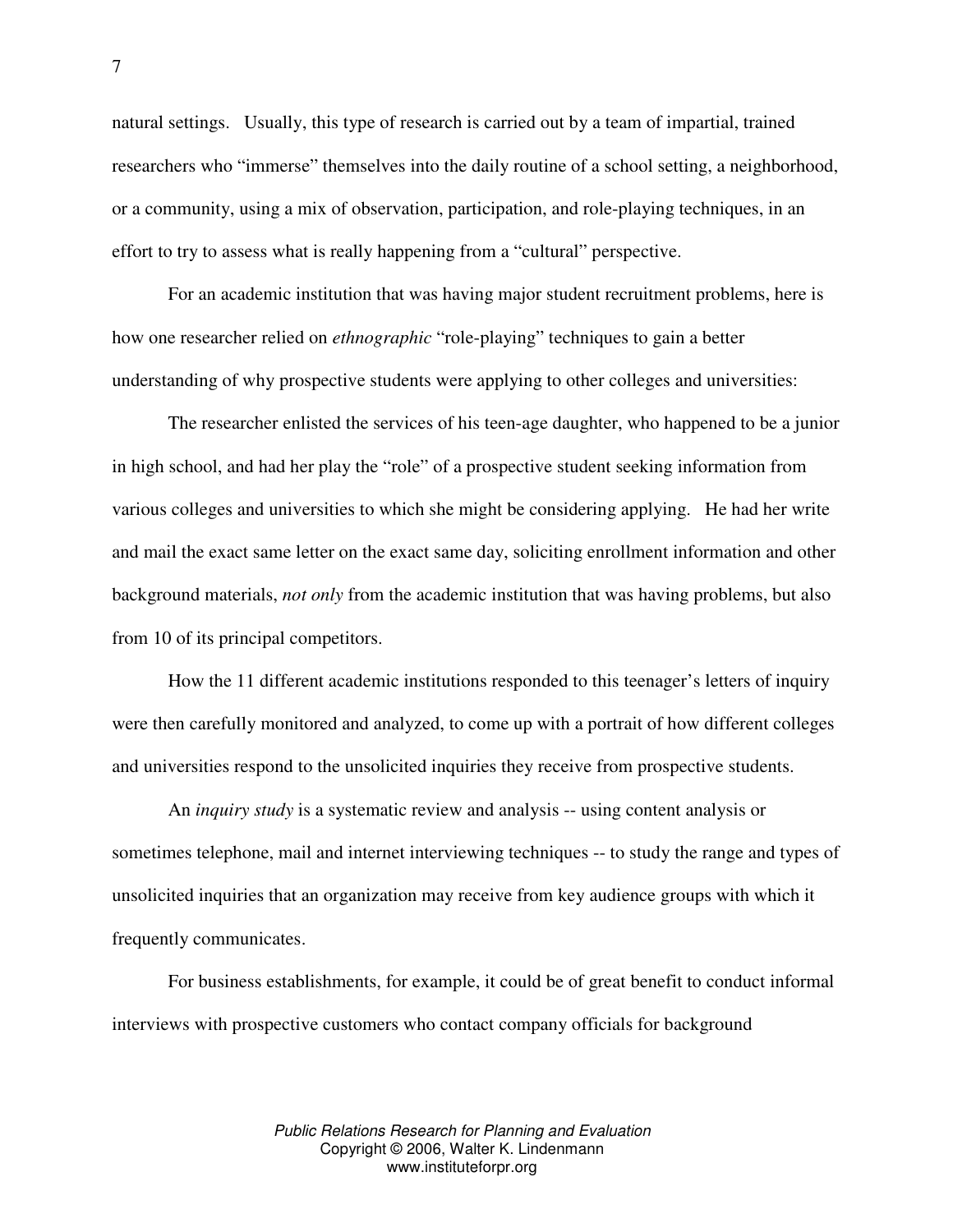information and/or promotional materials. Although those who contact the institution on their own would, in effect, constitute an unscientific, self-selected sample, the mere fact that they are calling could provide the organization with a very useful source of *qualitative* information about target groups that are, obviously, very important to the company.

# **Quantitative Research**

*Quantitative* studies can be carried out using a broad array of different data collection techniques, including the following: via e-mail … fax … face-to-face interviewing … mail … mall intercepts (or shopping center interviewing) … omnibus polling … panels … telephone … and web-sites.

Most of these techniques are self-explanatory and, therefore, will not be discussed in great detail in this paper. A few -- conducting surveys via e-mail and web-sites, through omnibus polling, and using panels -- warrant further comment.

Conducting surveys via e-mail or through web-sites is growing in popularity.

*E-mail surveys* are exactly what the name implies: They are self-administered questionnaires that are sent directly to potential respondents, electronically. Their major advantage: speed. Since e-mail questionnaires are sent to potential respondents' electronic mailboxes, they get immediate attention. Their major shortcomings: An inability to appropriately format the questionnaires … problems regarding "skip" questions … and the fact that lots of times, the questionnaires are sent back with incomplete or missing data.

*Web-based surveys* differ in that a specialized software program or system is needed to construct a questionnaire and to collect and eventually process the results. The benefit is that survey instruments can be attractively designed (with audio, video, and graphic concepts added,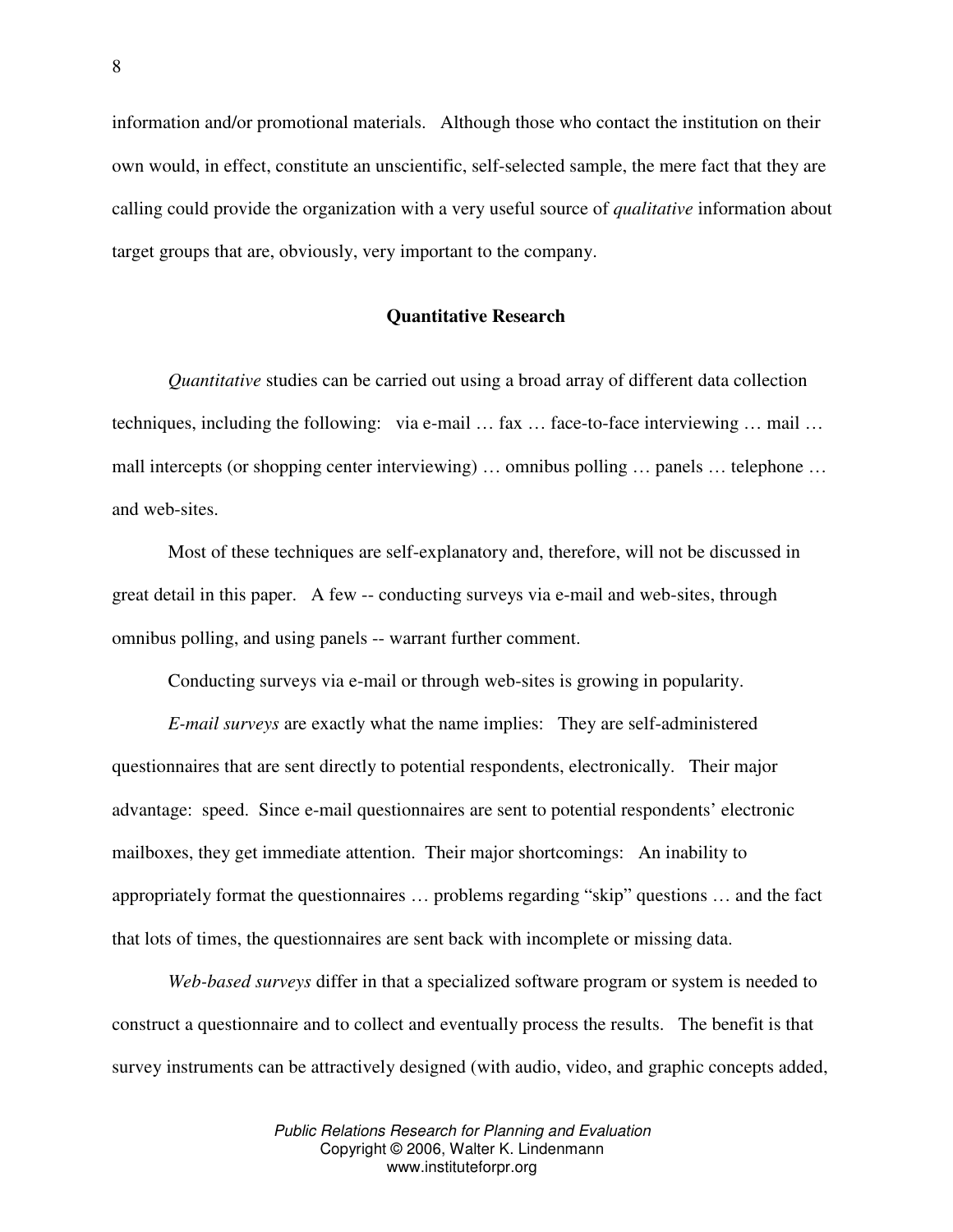if desired) and can contain complex, built-in skip patterns. Survey responses are collected in databases, which eliminates the need for manual data entry.

However, unlike e-mail surveys -- which are attention-demanding -- Web-based surveys are many times more passive, relying on respondents to seek out the on-line questionnaire. This can have a major effect on respondent eligibility and on overall representativeness.

There are in the U.S. a growing number of organizations that now offer on-line polling services, at extremely low cost. Here are several that offer quick, do-it-yourself on-line polls: e-surveys (www.guidestarco.com) … Esearch (www.esearch.com) … InfoTek On-Line (www.infotekonline.com) … InsightExpress, an affiliate of NFO Worldwide, Inc. (www.insightexpress.com) … Knowledge Engine, which offers a do-it-yourself service called SurveyBuilder (www.informative.com) … Survey Monkey, another do-it-yourself survey service (www.surveymonkey.com) … and Zoomerang, a division of MarketTools (www.zoomerang.com). For a complete list of organizations that offer on-line polling services, you may wish to click on the Web Survey Methodology Web Page (www.websm.org).

These are the major advantages of e-mail and web-based surveys: large samples are possible in a short amount of time … usually studies can be carried out much more quickly and far more cheaply than using other methods … data can be analyzed continuously; that is, one can "port" directly into statistical tools and databases as the completed questionnaires are returned.

These are the <u>major disadvantages</u> of e-mail and web-based surveys: respondents usually are self-selected; thus, there is limited or often no control over sample design and selection … probability sampling is not yet (and may never be) achievable … and, identity validation can be a problem.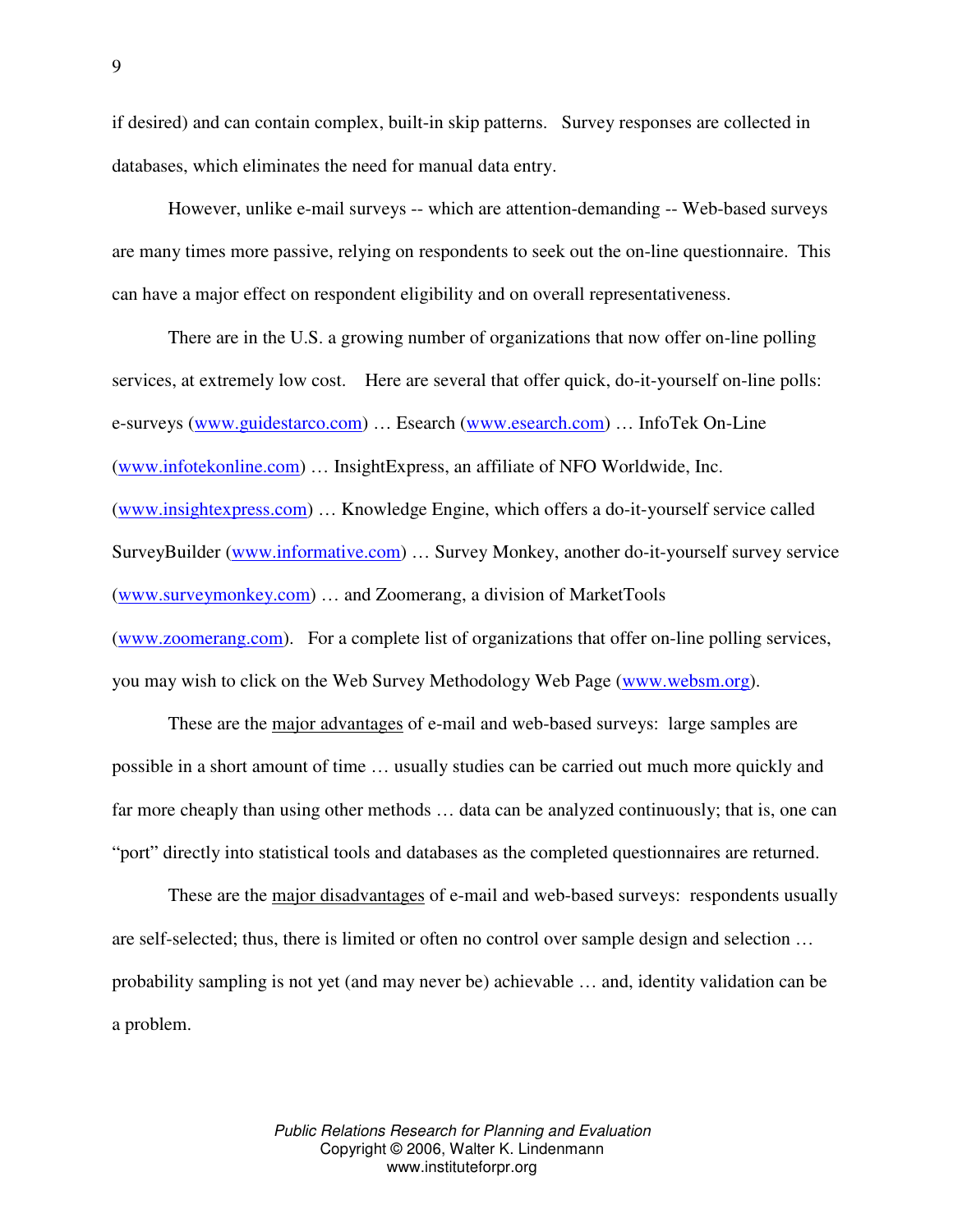An *omnibus survey* is an "all-purpose" general public, consumer poll, usually conducted nationally on a regular schedule -- once a week or every other week -- by major market research firms. Organizations are encouraged to "buy" one or several proprietary questions and have them "added" to the basic questionnaire. Those adding questions are usually charged on a per question basis.

There are also many organizations that conduct *omnibus* polls in individual states, usually among a representative sample of adults residing in that state. State *omnibus* polls are usually conducted far less frequently than are national *omnibus* polls, with some organizations going into the field only once a month, every other month, or only two or three times a year.

For public relations officers, the major advantage to using an *omnibus* poll service comes if you would like the answers to a small number (let's say two or three) short, closed-end questions, directed at the general public. For costs that typically range from a low of \$500 to up \$800 per question, you can complete a survey of a representative sample of up to 1,000 adults in a matter of only a week or two, and have data available without going through the hassle of worrying about sample design specifications … interview quality and control … and data processing and tabulation issues.

*Panels* are a type of research study in which a group of individuals are deliberately recruited by a research firm, because of their special demographic characteristics, for the express purpose of being interviewed more than once over a period of time for various clients on a broad array of different topics or subjects.

The best time to consider fielding a *panel* study is if you are trying to survey a hard-toreach or hard-to-find audience segment. For example, let's say you wanted to survey a sample of adult African-Americans. The proportion of Blacks in the total U.S. population in 2000 was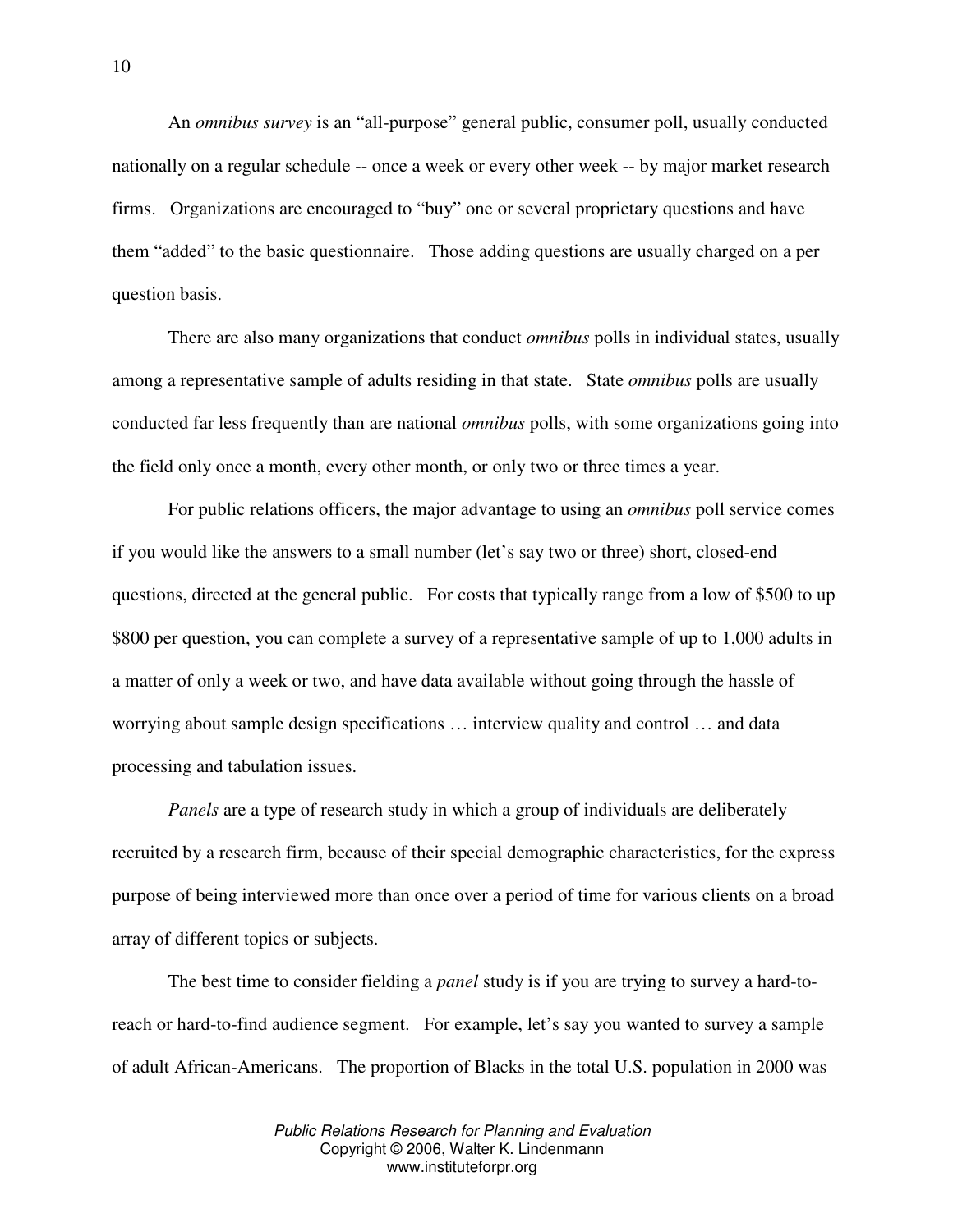about 13 percent. Therefore, if you were to conduct a traditional telephone poll of a representative sample of adult Americans and "screen" for those who are Black, you would need to place 100 phone calls for every 13 Blacks you wanted to contact.

That can end up as a very expensive proposition. An alternative approach might be to rely on the services of a market research supplier that maintains a "panel" of known potential respondents, broken down by their demographic characteristics. Not only are there cost savings, but also savings in time, since the audience segment you are targeting can quickly be identified and found. There are "panels" available for practically every different type of potential respondent that you might imagine -- from membership in certain types of organizations … to various age categories … broken down by various education, income, household size, and product use variables.

Of the various *quantitative* data collection techniques that we have listed above, if your primary consideration is keeping your research costs down, the best methodologies to consider are *e-mail polls, fax polls, mail surveys, omnibus polls, panels,* and simple *telephone polls*.

If your primary consideration is quick-turnaround of the study from start to finish, the best methodologies would be *e-mail polls, omnibus polling, telephone polls,* and *web-site surveys*.

If your study is involved and complex and involves showing potential respondents a set of promotional materials or other items, we suggest considering *face-to-face interviewing* and *mall intercept studies*.

#### **Research for Strategic Planning and Program Development**

All of the various data collection tools and techniques that we have described in the previous pages are appropriate to use when designing and carrying out public relations research,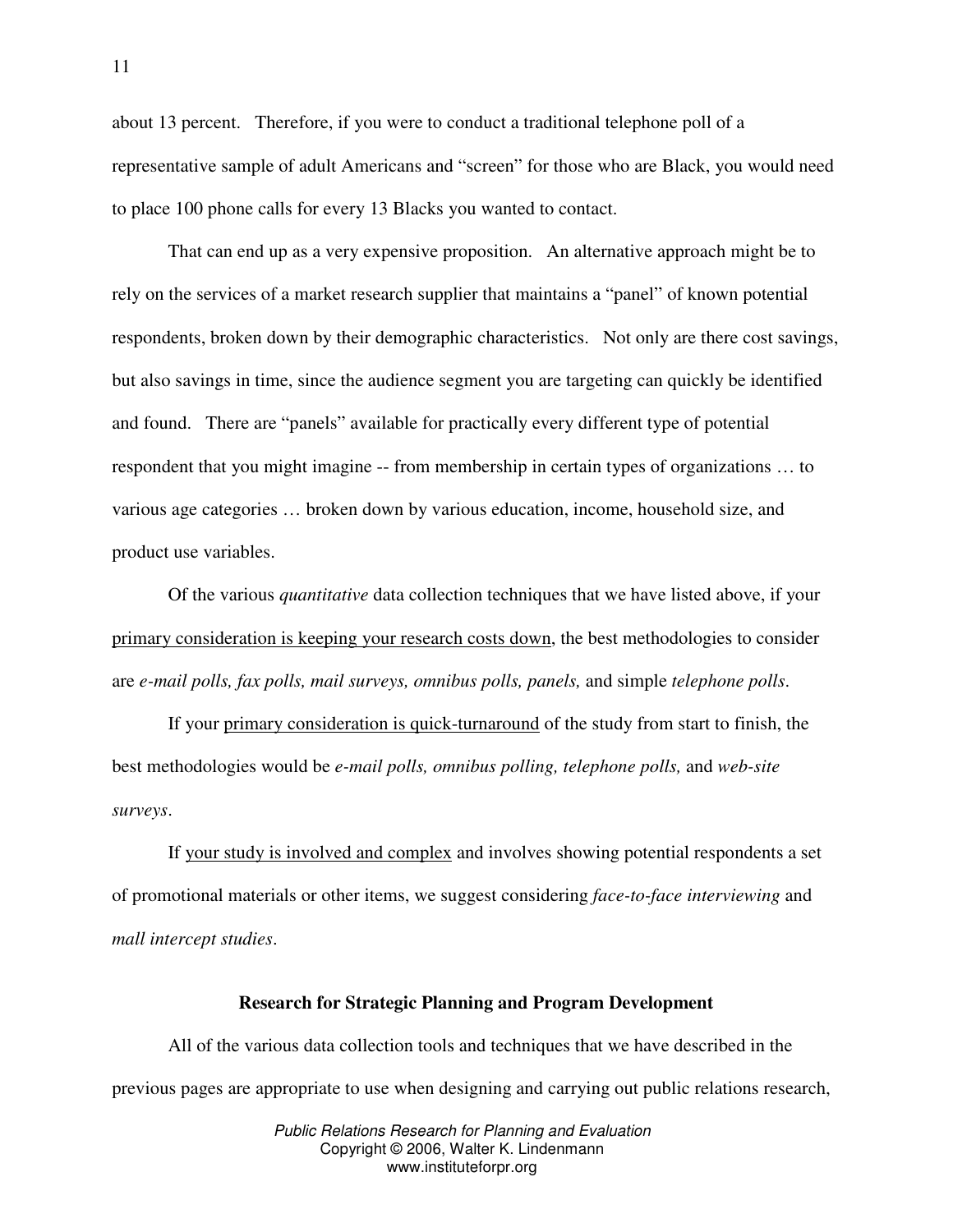both for strategic planning and program development purposes, and for measuring and evaluating the effectiveness of your various marketing and communications and activities.

For public relations research to provide support and assistance to the *strategic planning and program development process,* a mix of both qualitative and quantitative research is preferable.

Usually, qualitative research (e.g. focus groups, depth interviews, etc.) ought to be carried out first, to obtain "exploratory" information, to be followed by some type of quantitative research (e.g. a telephone, mail, or internet survey, etc.) with representatives of key constituent groups, to obtain information that is both more "descriptive" and "explanatory" in nature.

The two together -- qualitative research followed by quantitative research -- will give you a good mix of in-depth information that will tell you not only "how" and "what" people think, but also something about "why" they hold the views they do. This in-depth information can then be effectively utilized for strategic planning and program development purposes.

# **Research for Measurement and Evaluation**

For public relations research to provide support and assistance in the *measurement and evaluation of communications and marketing effectiveness,* although qualitative research can provide useful information, it is better to put far more emphasis on quantitative data collection, since it is important to obtain statistically reliable and valid numbers to clearly pinpoint and substantiate any changes that have taken place, as a result of the communications effort.

Interest in measuring and evaluating the effectiveness of an organization's communications effectiveness has grown in importance in recent years. In the business sector, CEOs are more and more demanding of their public relations and public affairs subordinates that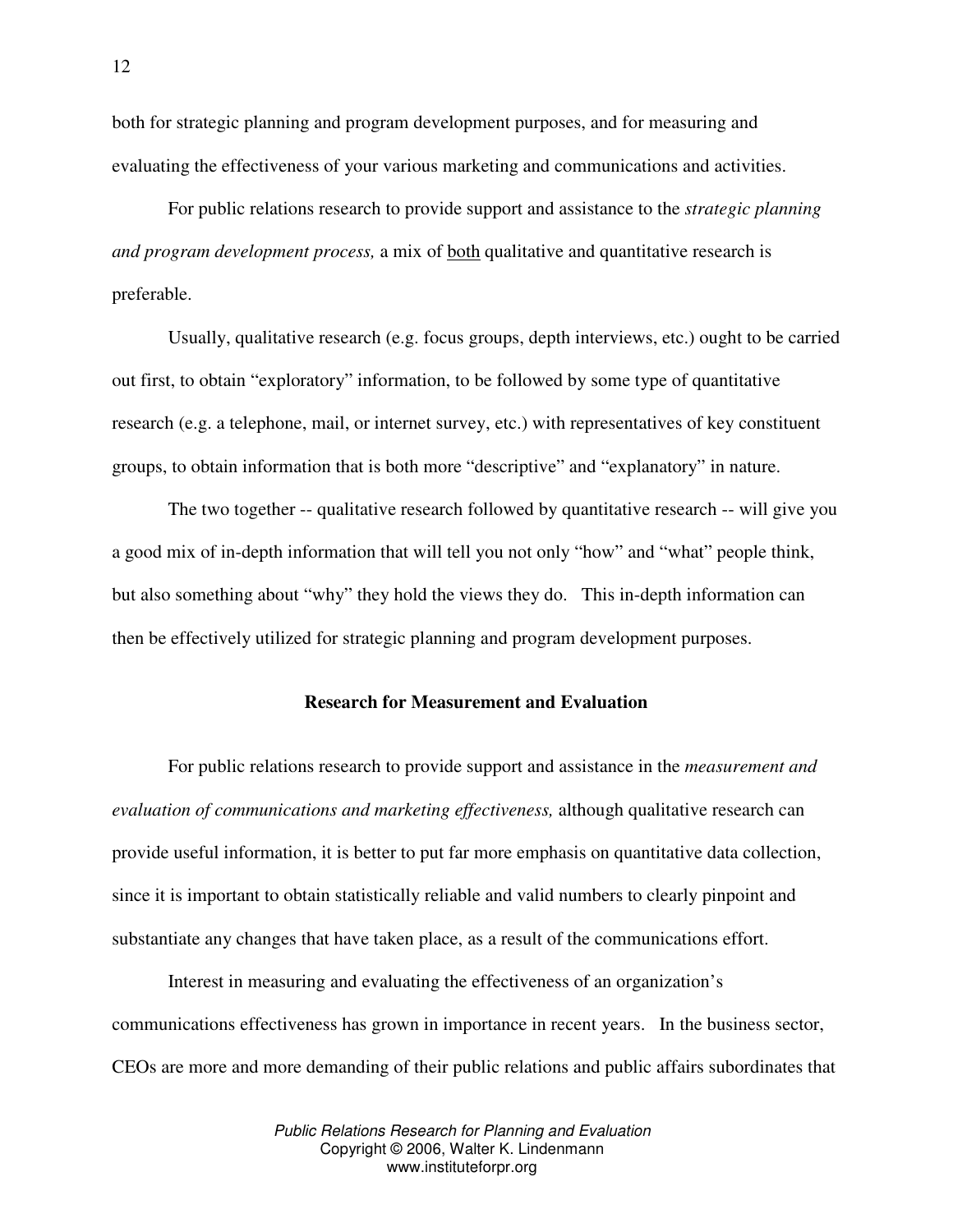they "justify" their existence and be accountable for their various programs and activities. Top corporate executives insist that their communications officers document -- through research - that the communications programs they have designed and implemented really work; that the "needle has moved" in a particular direction.

The same pressures are now being put on the public relations and public affairs officers employed by non-profit institutions and by government agencies.

For any *communications measurement and evaluation research* to be credible, four major components of the process need to be taken into consideration. They are:

# **1.** *Setting Specific Measurable Communications Goals and Objectives*

This has to come first. No one can really measure the effectiveness of anything, unless they first figure out exactly what it is they are measuring that something against.

So, to begin, the public relations/public affairs officer ought to ask: What are or were the goals or objectives of our communications, marketing and development activities? What exactly did our program hope to accomplish -- through its communications component?

#### **2.** *Measuring Communications Outputs*

*Outputs* are usually the short-term, or immediate, results of a particular communications program or activity. More often than not, *outputs* represent what is readily apparent to the eye. *Outputs* measure how well an organization presents itself to others, the amount of attention or exposure that the organization receives.

In media or press relations efforts, *outputs* can be the total number of stories, articles, or "placements" that appear in the media … the total number of "impressions" -- that is, the number of those who might have been exposed to the story … as well as an assessment of the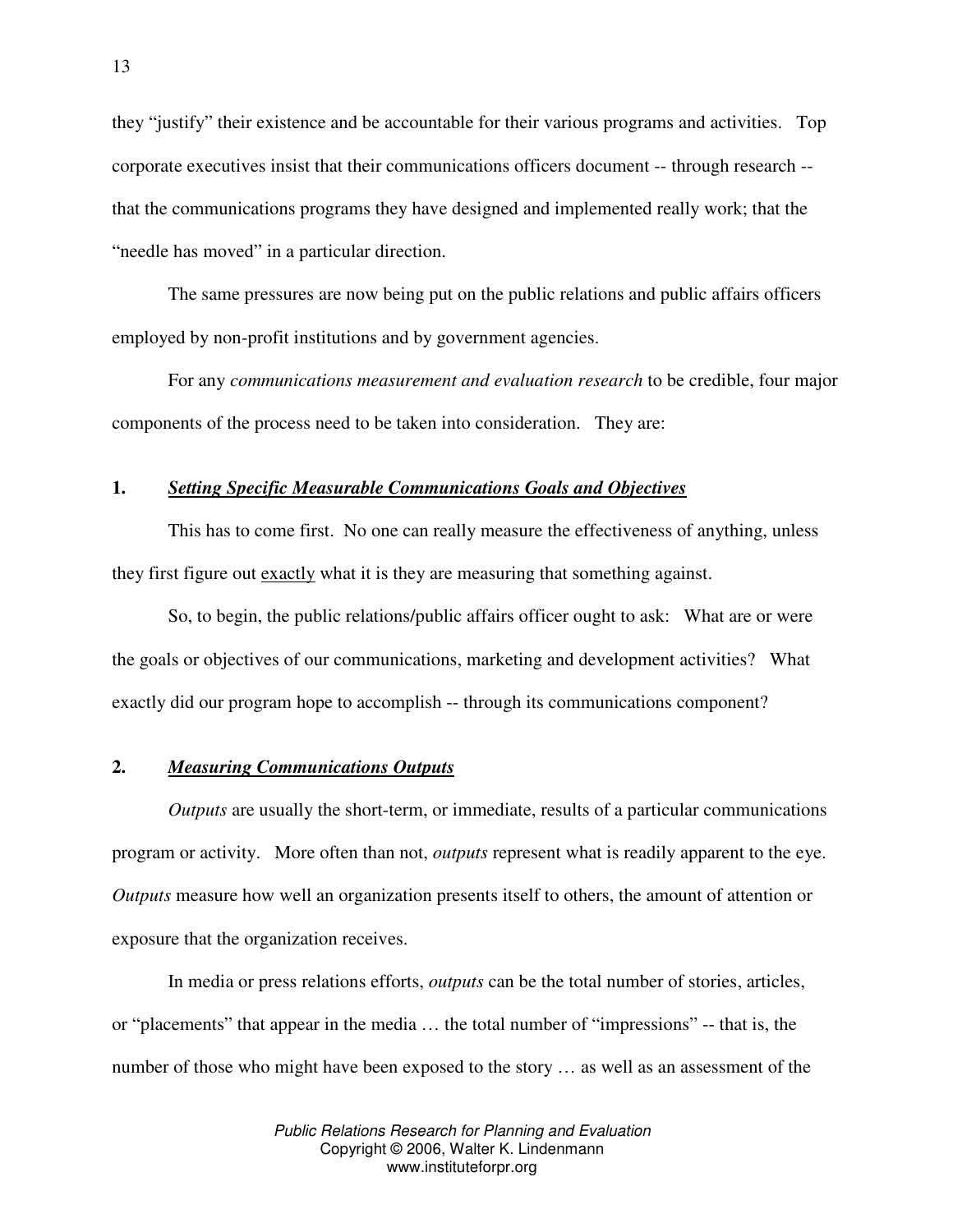overall content of what has appeared. Media content analysis is one of the principal methodologies used to measure media *outputs*.

For other facets of communications, *outputs* can be white papers, speaking engagements, the number of times a spokesperson is quoted, specific messages communicated, or specific positioning on an important issue or any number of quantifiable items that are generated as a result of the effort.

*Outputs* also might be an assessment of a specific event, a direct mail campaign, the number of people who participated in a given activity, how an organization's top executive handles himself or herself at a press conference, or the appearance and contents of a given brochure or booklet.

In any event, both the quantity and quality of *outputs* can be measured and evaluated. Media can be evaluated for their content; an event, as to whether the right people were there; a booklet or brochure for its visual appeal and substance; and so on.

# **3.** *Measuring Communications Outtakes and Outcomes*

As important as it might be to measure communications *outputs*, it is far more important to measure communications *outtakes* and *outcomes*.

These measure whether target audience groups actually *received* the messages directed at them … paid *attention* to them … *understood* the messages … and *retained* the messages in any shape or form. They also measure whether the communications materials and messages which were disseminated have resulted in any *opinion, attitude* and/or *behavior* changes on the part of those targeted audiences to whom the messages were directed.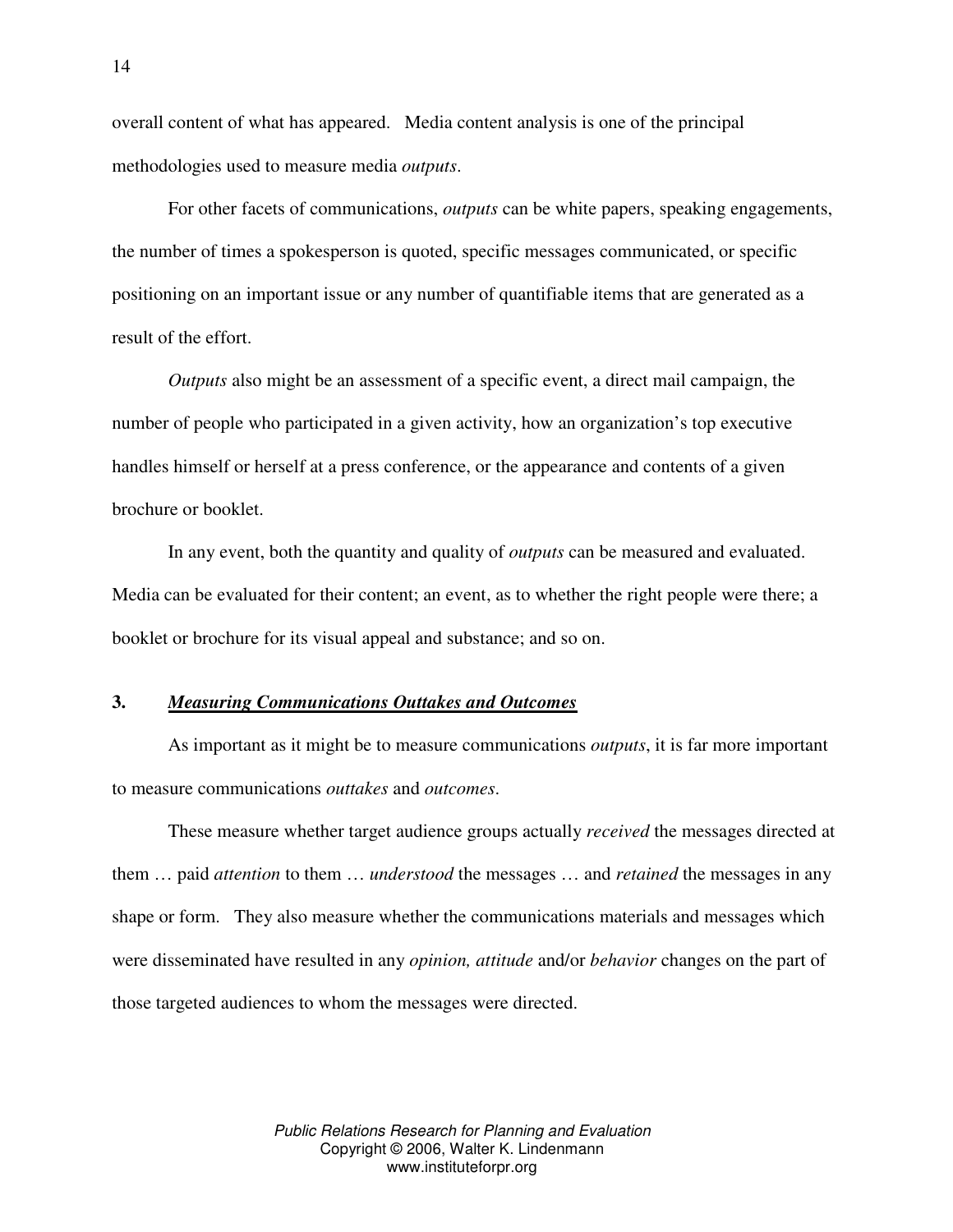It is usually much more difficult and, generally, more expensive, to measure communications *outtakes* and *outcomes* than it is to measure communications *outputs*. This is because more sophisticated data-gathering research tools and techniques are required.

Research techniques often used to measure communications *outtakes* and *outcomes* include quantitative surveys (face-to-face, by telephone, by mail, by fax, via e-mail, via the Internet, in malls, etc.) … qualitative depth attitude surveys of elite audience groups … pretest/post-test studies (e.g. before-and-after polls) … experimental and quasi-experimental research projects … and multi-variate studies that rely on advanced statistical applications such as correlation and regression analyses, Q-sorts, and factor and cluster analysis studies.

# **4.** *Measuring Institutional Outcomes*

Whatever steps public relations/public affairs officers take to measure the effectiveness of what they, themselves, do in connection with their communications and/or marketing programs and activities, it is imperative that they also take steps to seek to link their public relations accomplishments to the ultimate goals, objectives, and accomplishments of the institution as a whole.

What we are talking about here is seeking to relate communications *outtakes* and *outcomes* to such desired institutional *outcomes* as increasing market penetration, improving market share, meeting recruitment expectations, successfully completing a fund-raising campaign, and the like.

It needs to be recognized that this is not easy to do. It requires a careful delineation of what the communications program seeks to accomplish in concert with what the institution as a whole seeks to accomplish. It also requires a good understanding about how and why the two processes are supposed to work together.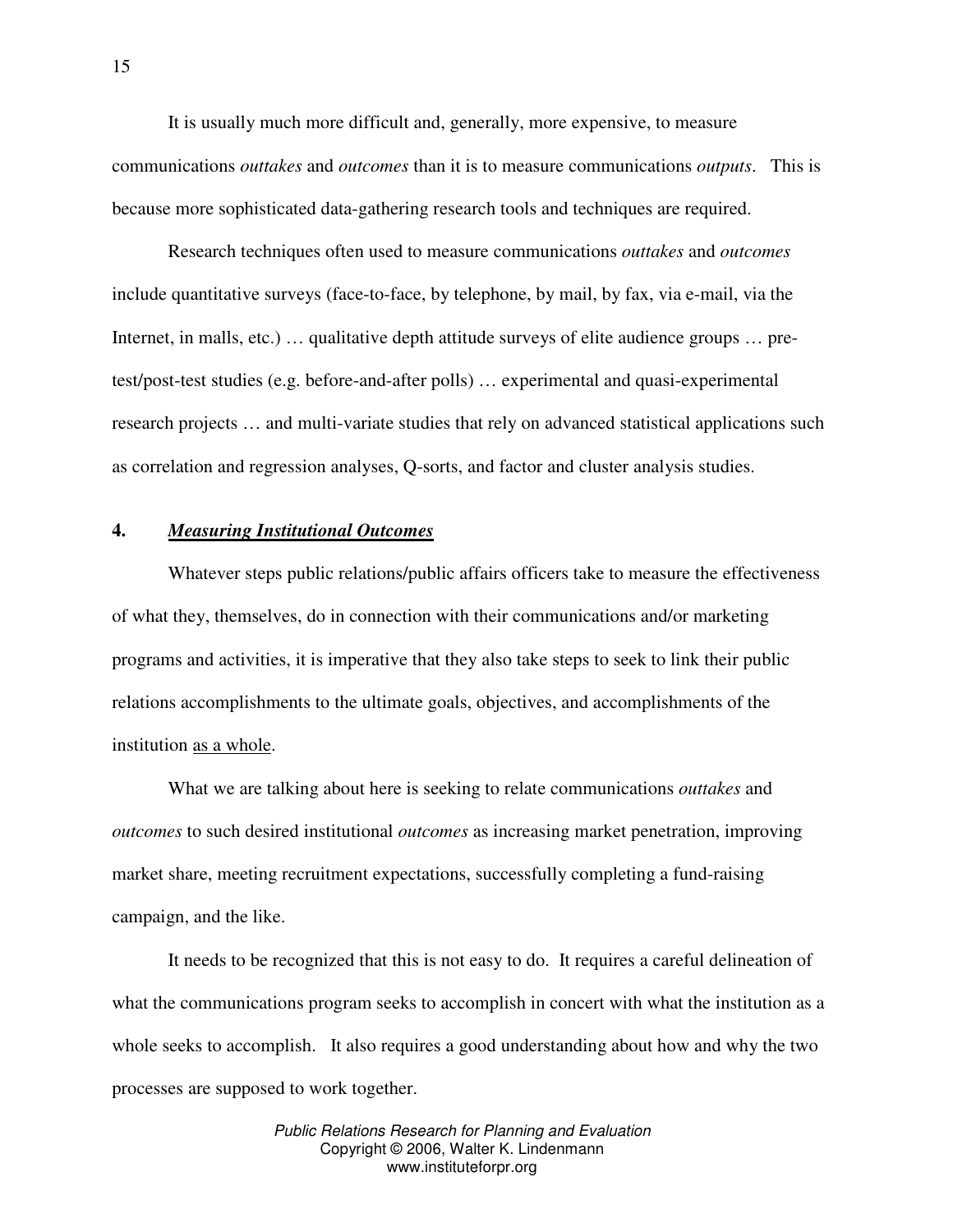When one has a good understanding of the impacts that are desired, as well as a good understanding of how the process is supposed to work, many of the research tools and techniques that we have reviewed in this paper can then be employed to reliably and validly measure the impacts that are desired.

#### **Can Research Be Done In-House, Or Should Outside Specialists Be Hired?**

A good deal of the public relations research that has been reviewed and discussed in this paper can be done efficiently and effectively in-house, with a modest amount of internal training.

By relying on the services of marketing professors and statisticians who work at nearby academic institutions, as well as on your own internal computer staff members, and on members of your support staff, it is possible for you to set up and conduct studies that involve some of the following methodologies: *depth interviewing* … *convenience polling* … some *ethnographic research* … *inquiry studies* … and quantitative surveys via *e-mail*, *fax* and regular *mail*.

An obvious problem in conducting in-house public relations research is that internal studies sometimes lack credibility. People sometimes tend to be skeptical about the objectivity of a research project created and analyzed by staff members who may have a vested interest in the outcome.

If you do choose to design and carry out public relations research in-house, there are a number of excellent books that you may wish to examine: *Using Research In Public Relations: Applications to Program Management*, by Glen M. Broom and David M. Dozier … *The Practice of Social Research*, by Earl P. Babbie … *Mail and Internet Surveys: The Tailored Design Method,* by Don A. Dillman … *Asking Questions: A Practical Guide To Questionnaire Design,*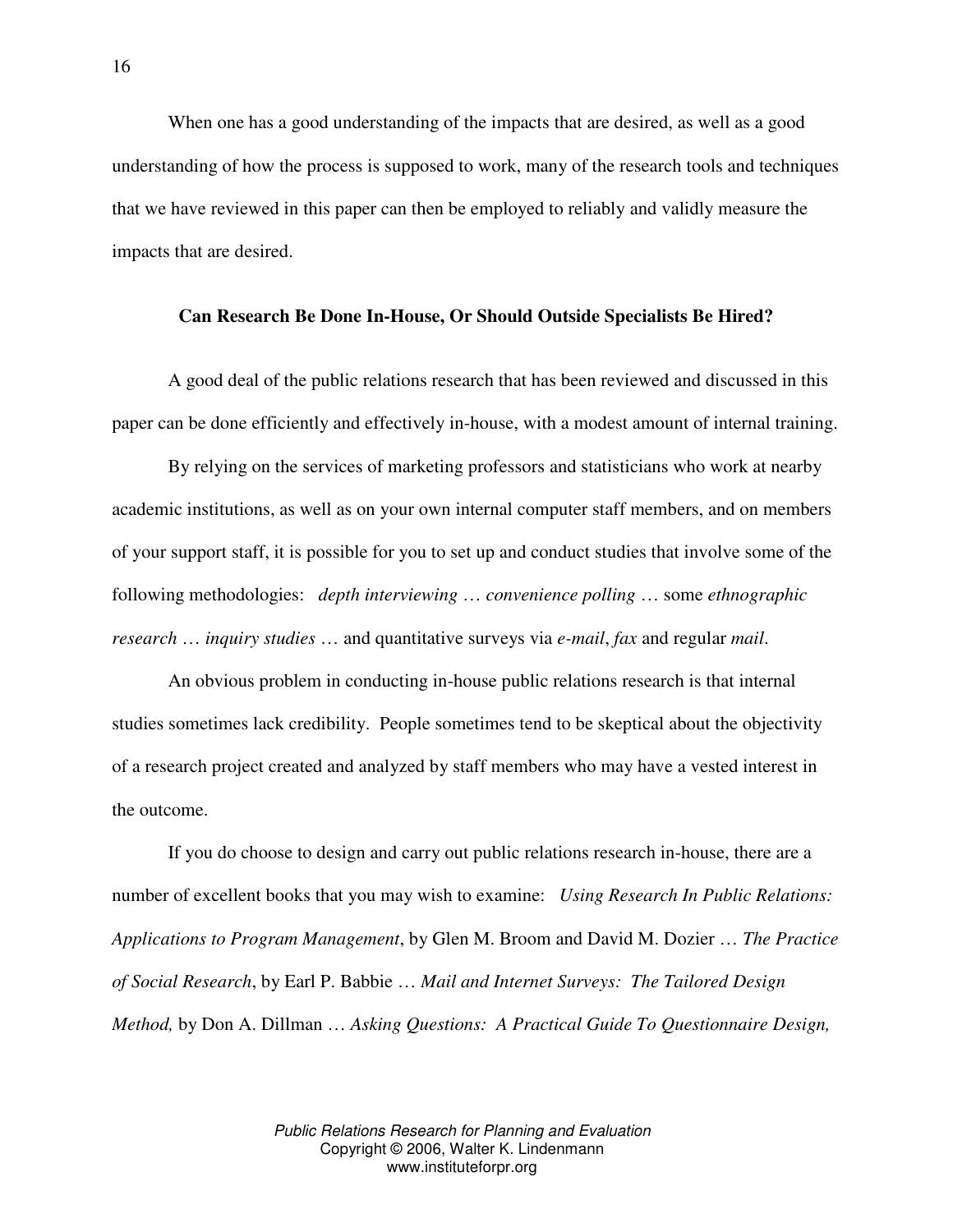by Seymour Sudman and Norman Bradburn … and *The Advertising Research Foundation's Compendium of Guidelines to Good Advertising, Marketing and Media Research Practices.*

You should rely on the services of an outside research supplier whenever you need to do sophisticated research involving specialized data analysis procedures (e.g. factor and cluster analysis) … when you do communications measurement and evaluation research projects … and whenever you consider doing studies involving the following methodologies: *focus groups* . . . *mall intercepts (or shopping center studies)* . . . *omnibus polling* . . . *panel studies* . . . *telephone surveys* . . . *web-site surveys* . . . *pre-test/post-test studies (e.g. before-and-after polls)* . . . *experimental and quasi-experimental research projects* . . . and *multi-variate studies that rely on advanced statistical applications such as correlation and regression analyses*.

Two reference sources you way wish to turn to when "shopping" for a research supplier are:

- **THE GREEN BOOK** (The International Directory of Marketing Research Companies and Services, published annually by the New York Chapter of the American Marketing Association, 116 East 27<sup>th</sup> Street, New York, NY 10016)
- **THE BLUE BOOK** (A listing of more than 200 research agencies and organizations published by the American Association for Public Opinion Research, P.O. Box 14263, Lenexa, Kansas 66285-4263)

For more detailed information on communications measurement and evaluation, you may wish to review the various papers on measurement that have been prepared by the Institute for Public Relations Commission on Public Relations Measurement and Evaluation, all of which have been posted on the Institute's website: www.instituteforpr.com.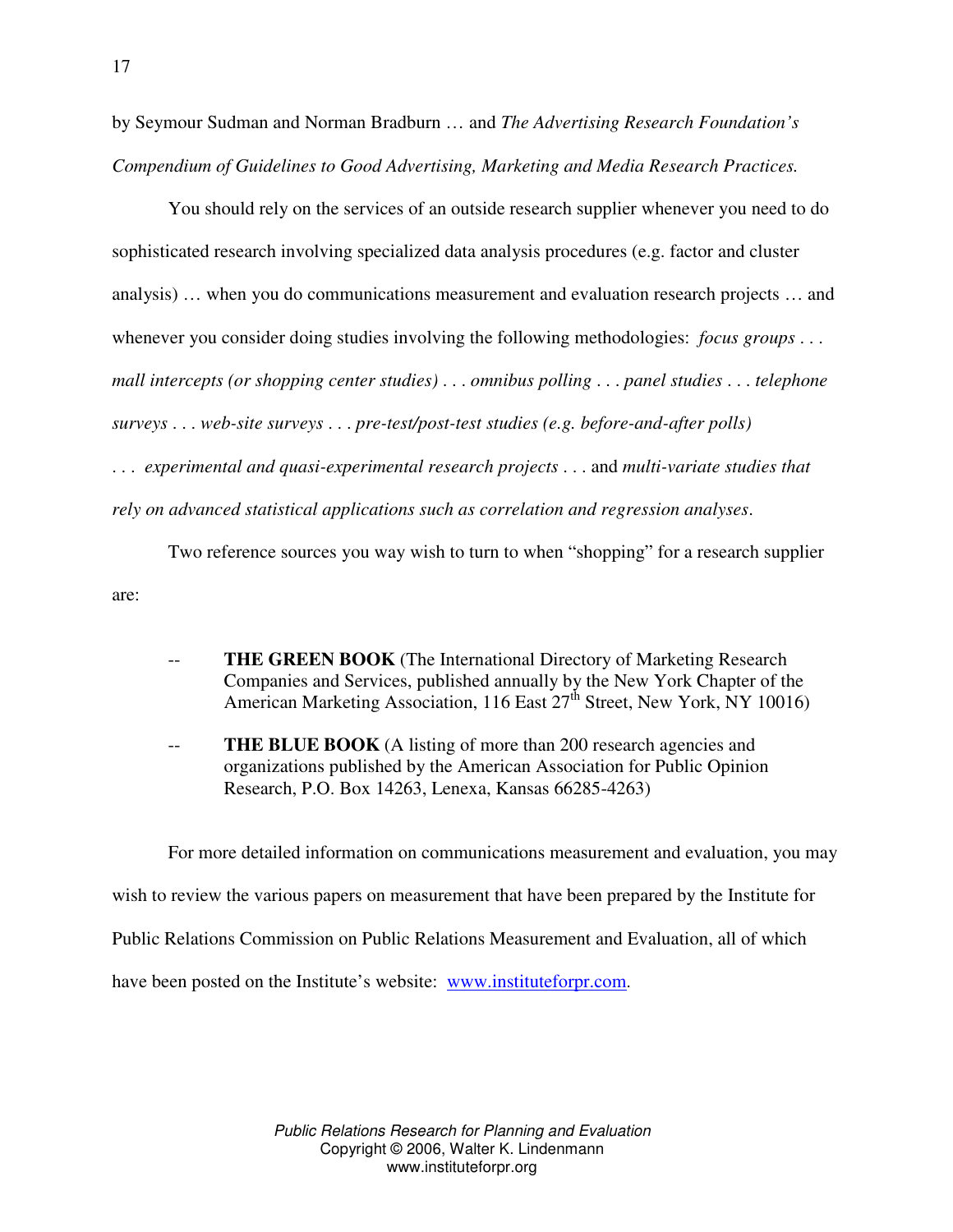# **SELECTED REFERENCES**

| <b>Advertising Research Foundation</b><br>1990                        | ARF Guidelines Handbook: The Advertising<br><b>Research Foundation Compendium Of Guidelines</b><br>To Good Advertising, Marketing and Media<br>Research Practice, New York: Advertising<br>Research Foundation, 641 Lexington Avenue, New<br>York, NY 10022. |
|-----------------------------------------------------------------------|--------------------------------------------------------------------------------------------------------------------------------------------------------------------------------------------------------------------------------------------------------------|
| Babbie, Earl P.<br>2000                                               | The Practice of Social Research, 9 <sup>th</sup> Edition,<br>Belmont, California: Wadsworth.                                                                                                                                                                 |
| Broom, Glen M. and<br>David M. Dozier<br>1990                         | <b>Using Research In Public Relations: Applications</b><br>To Program Management, Englewood Cliffs, N.J.:<br>Prentice-Hall.                                                                                                                                  |
| Dillman, Don A.<br>1978                                               | <u>Mail and Telephone Surveys: The Total Design</u><br>Method, New York: Wiley.                                                                                                                                                                              |
| 2000                                                                  | Mail and Internet Surveys: The Tailored Design<br>Method, New York: Wiley                                                                                                                                                                                    |
| European Society for Opinion and<br><b>Marketing Research</b><br>1998 | <b>ESOMAR Handbook of Market and Opinion</b><br>Research, 4 <sup>th</sup> Edition, available from:<br>Central Secretariat, ESOMAR, J.J. Viottastraat 29,<br>1071 JP Amsterdam, the Netherlands                                                               |
| Hiebert, Ray E., editor<br>1988                                       | Precision Public Relations, New York:<br>Longman.                                                                                                                                                                                                            |
| Hon, Linda Childers<br>1998                                           | "Demonstrating Effectiveness in Public Relations:<br>Goals, Objectives and Evaluation," Journal of<br>Public Relations Research (Spring), 10:2, 103-135.                                                                                                     |
| <b>Institute for Public Relations</b><br>1999a                        | Guidelines for Setting Measurable Public Relations<br>Objectives, The Institute for Public Relations,<br>University of Florida, P.O. Box 118400,<br>Gainesville, Florida 32611-8400. (Also available<br>at www.instituteforpr.com)                           |
| 1999b                                                                 | <b>Guidelines for Measuring Relationships In</b><br>Public Relations, The Institute for Public Relations,                                                                                                                                                    |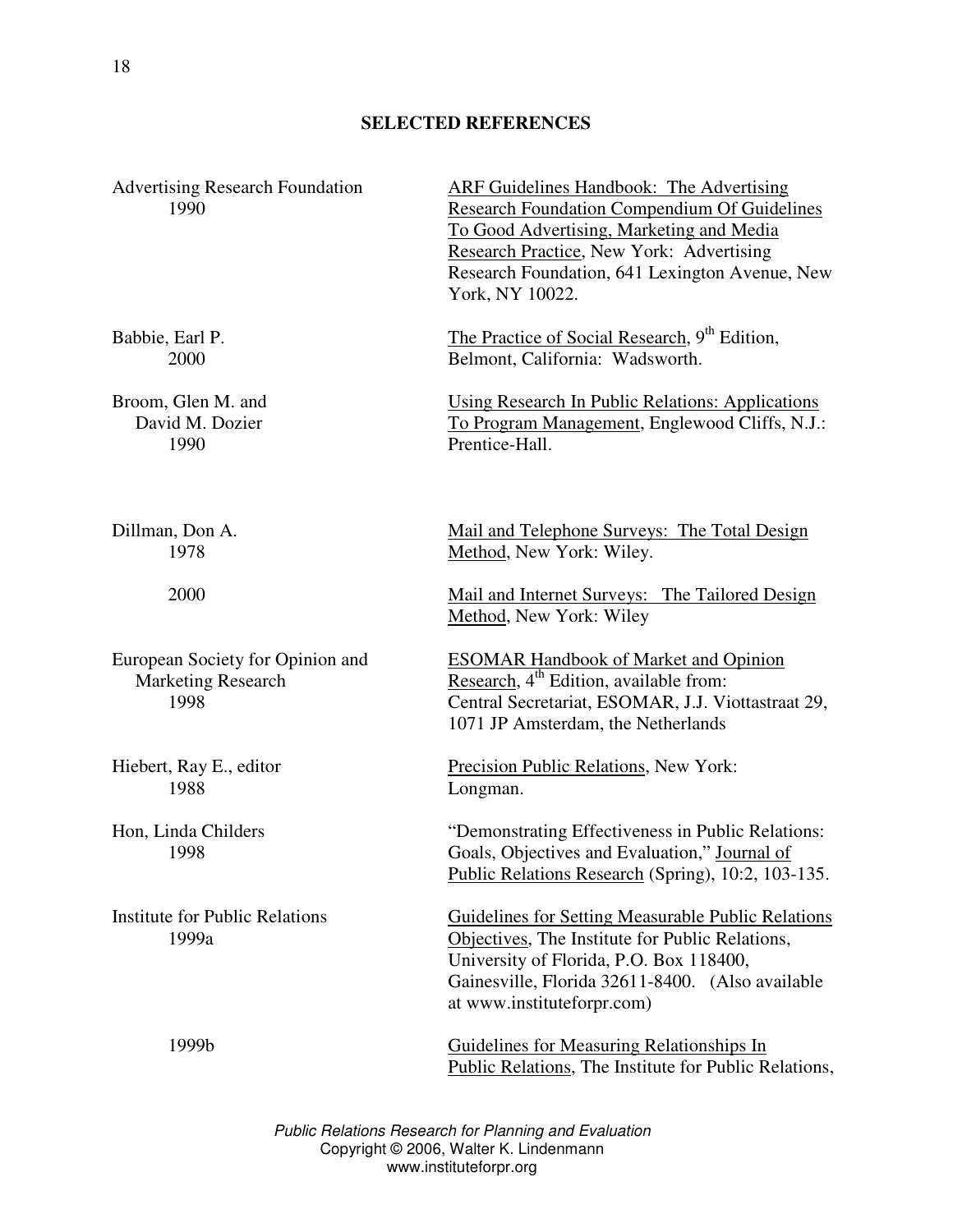|                                                | University of Florida, P.O. Box 118400,<br>Gainesville, Florida 32611-8400. (Also available<br>at www.instituteforpr.com)                                                                                                                                                                       |
|------------------------------------------------|-------------------------------------------------------------------------------------------------------------------------------------------------------------------------------------------------------------------------------------------------------------------------------------------------|
| 2001a                                          | <b>Selling Public Relations Research Internally,</b><br>The Institute for Public Relations,<br>University of Florida, P.O. Box 118400,<br>Gainesville, Florida 32611-8400. (Also available<br>at www.instituteforpr.com)                                                                        |
| 2001b                                          | Guidelines for Formative and Evaluative Research<br>in Public Affairs, The Institute for Public Relations,<br>University of Florida, P.O. Box 118400,<br>Gainesville, Florida 32611-8400. (Also available<br>at www.instituteforpr.com)                                                         |
| <b>Institute for Public Relations</b><br>2001c | <b>Toward An Understanding of How News Coverage</b><br>and Advertising Impact Consumer Perceptions,<br>Attitudes and Behavior, The Institute for Public<br>Relations, University of Florida, P.O. Box 118400,<br>Gainesville, Florida 32611-8400. (Also available<br>at www.instituteforpr.com) |
| 2003                                           | Guidelines for Measuring the Effectiveness of<br>Public Relations Programs and Activities, The<br>Institute for Public Relations, University of Florida,<br>P.O. Box 118400, Gainesville, Florida 32611-8400.<br>(Also available at www.instituteforpr.com)                                     |
| Lasswell, Harold D.<br>1948                    | "The Structure and Function of Communication In<br>Society," Pages 37-51, in Lyman Bryson, editor,<br>The Communication of Ideas, New York: Harper.                                                                                                                                             |
| Lindenmann, Walter K.<br>2001                  | Research Doesn't Have To Put You In The<br>Poorhouse, available from: The Institute for Public<br>Relations, University of Florida, P.O. Box 118400,<br>Gainesville, Florida 32611-8400. (Also available<br>at www.instituteforpr.com)                                                          |
| 2002                                           | "Fine Tuning: Five Strategies For Assessing The<br>Effectiveness Of Public Relations Programs,"                                                                                                                                                                                                 |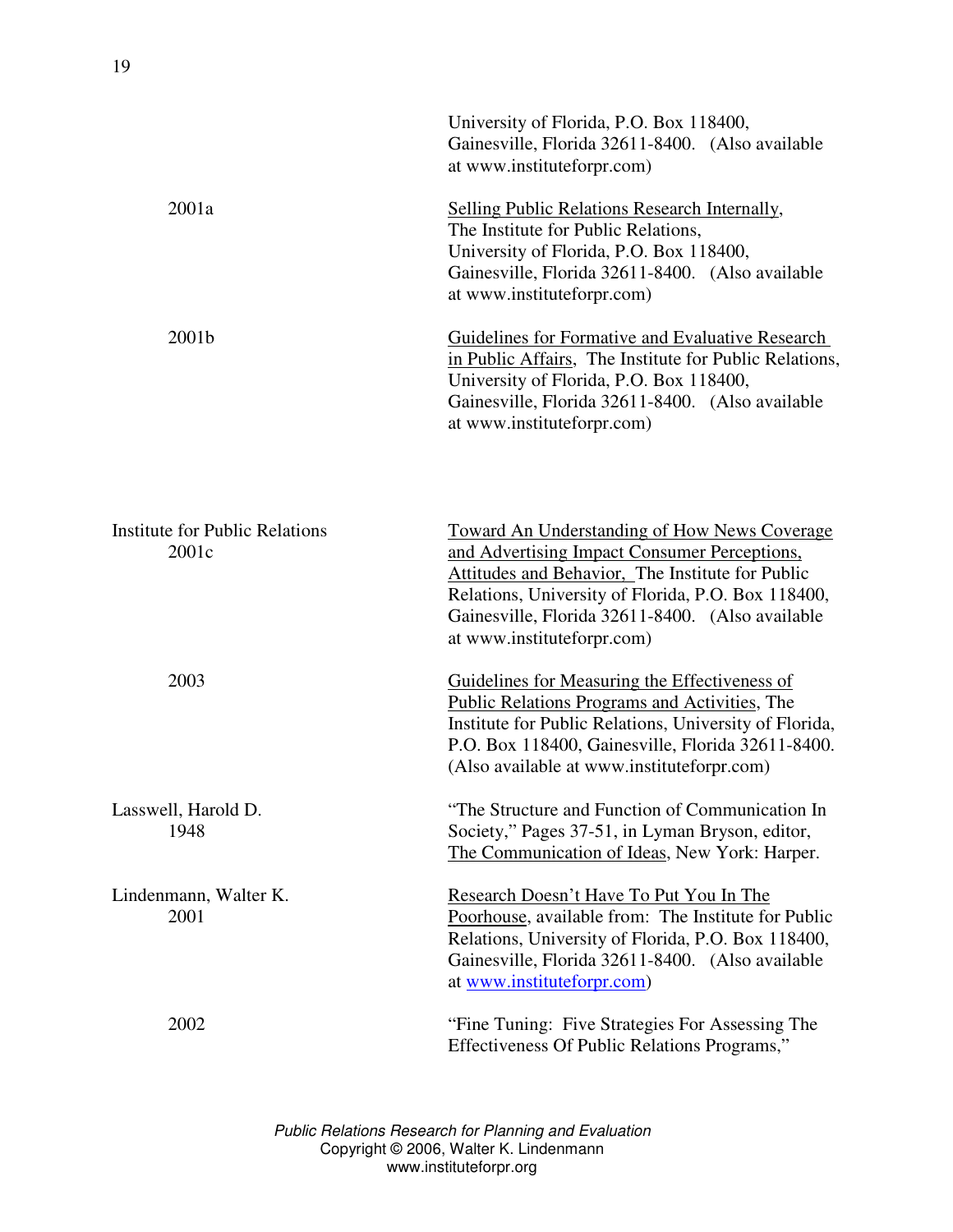Currents, a publication of the Council for Advancement and Support of Education, February, Pages 30-35.

Stacks, Don W. Primer of Public Relations Research, New York: 2002 The Guilford Press.

Sudman, Seymour and Asking Questions: A Practical Guide To Norman M. Bradburn Questionnaire Design, San Francisco: 1982 Jossey-Bass, Inc.

--------------------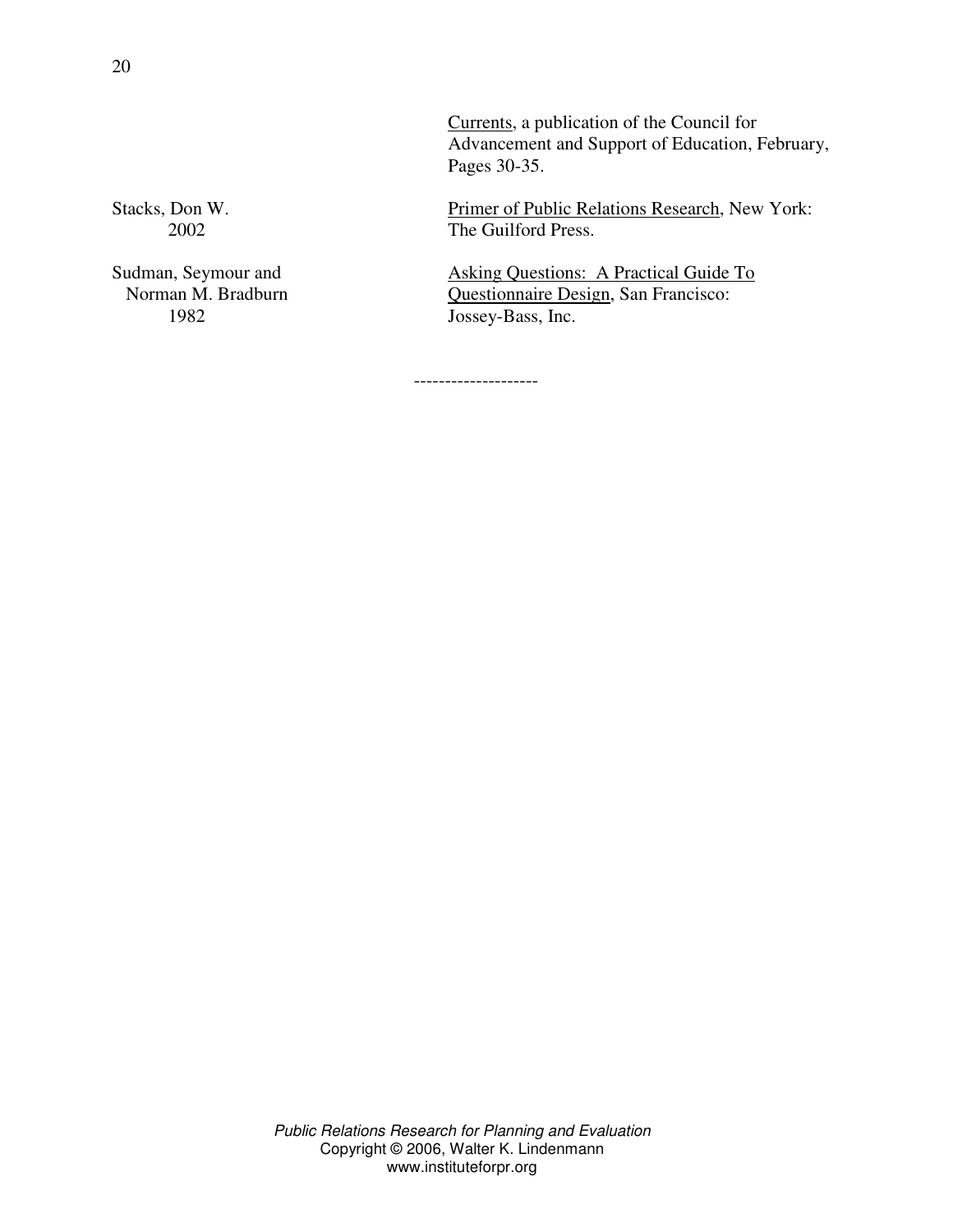# **SELECTED GLOSSARY OF RESEARCH TERMS**

- **Advertising Value Equivalency**: A means of converting editorial space in the media into advertising costs, by measuring the amount of editorial coverage and then calculating what it would have cost to buy that space, if it had been advertising. Most reputable researchers contend that advertising equivalency computations are of questionable validity, since in many cases the opportunity to "buy" advertising in space that has been specifically allocated to editorial coverage simply does not exist.
- **Attitude Research**: Consists of measuring and interpreting the full range of views, sentiments, feelings, opinions and beliefs which segments of the public may hold toward given people, products, organizations and/or issues. More specifically, attitude research measures what people say (their verbal expressions), what they know and think (their mental or cognitive predispositions), what they know and think (their mental or cognitive predispositions), what they feel (their emotions), and how they're inclined to act (their motivational or drive tendencies).
- **Benchmarking**: A technique that involves having an organization learn something about its own practices … learn something about the best practices of other organizations, either in the same field or in somewhat related fields … and then making changes for improvement that will enable the organization to meet or beat the best in the world.
- **Benchmark Study**: An initial measurement against which all subsequent measurements are compared.
- **Bivariate Analysis**: Examination of the relationship between two variables.
- **Causal Relationship**: A theoretical notion that change in one variable forces, produces, or brings about a change in another.
- **Census**: Collection of data from every person or object in a population.
- **Central Tendency**: Any statistic that describes the typical or average case in the distribution of a variable.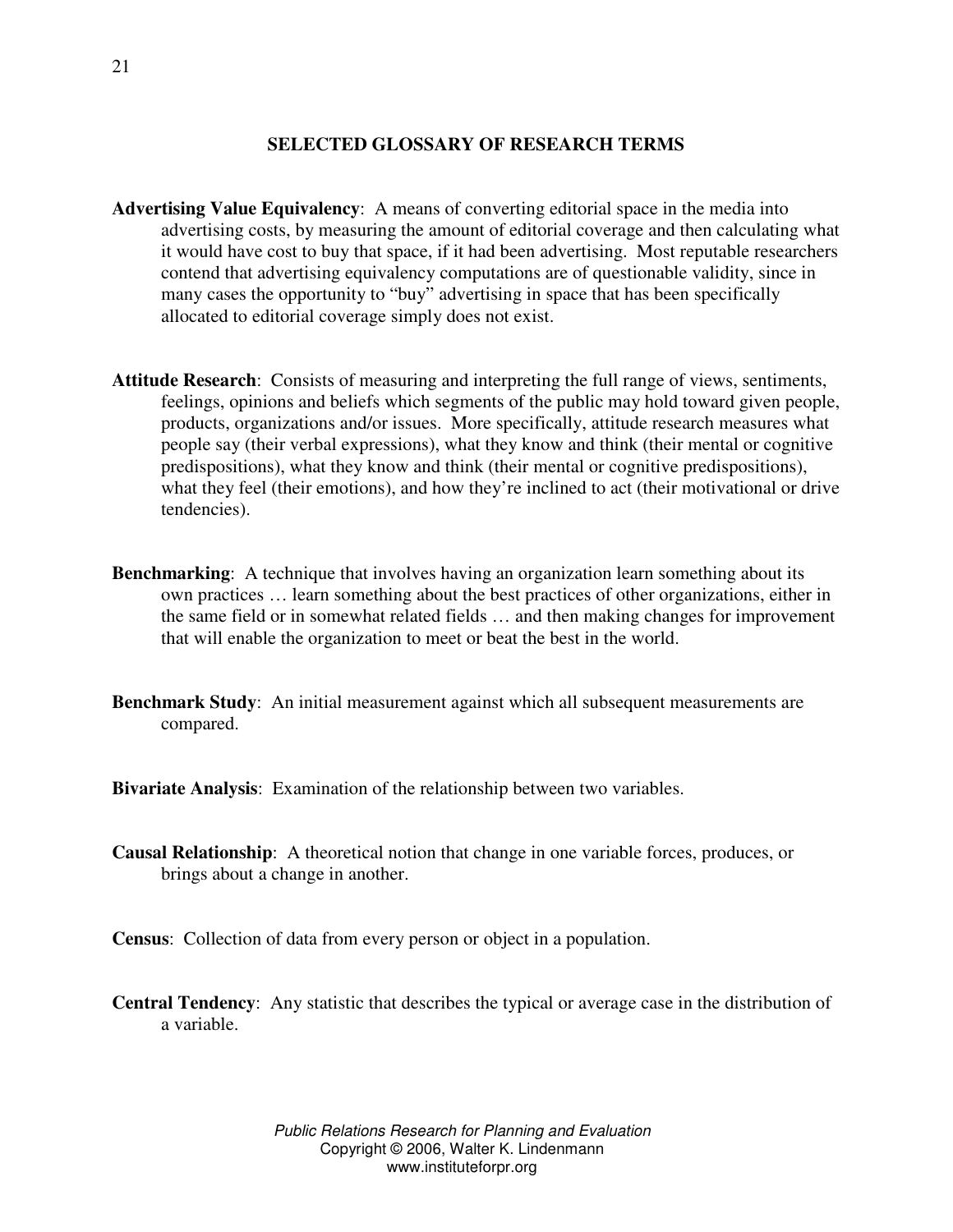- **Chi Square**: A test of statistical significance used to determine the likelihood that an observed bivariate relationship differs significantly from what might have occurred by chance.
- **Circulation**: Refers to the number of copies sold of a given edition of a publication, at a given time or as averaged over a period of time.
- **Clustered Sample**: A type of probability sample that involves first breaking the total population into heterogeneous subsets (or clusters), then selecting the potential sample at random from the individual clusters.
- **Cohort Study**: A type of longitudinal study in which some specific group is studied over time, although data may be collected from different members in each set of observations.
- **Communications Audit**: A systematic review and analysis -- using accepted research techniques and methodologies -- of how well an organization communicates with all of its major internal and external target audience groups.
- **Communications Research**: Any systematic study of the relationships and patterns that are developed when people seek to share information with each other.
- **Community Case Study**: An in-depth look at one or several communities or sub-sections of communities – in which an organization has an interest by impartial, trained researchers using a mix of observation, participation, role-playing, secondary analysis, content analysis, formal and informal interviewing techniques.
- **Confidence Interval**: In a survey based on a random sample, the range of values within which a population parameter is estimated to fall. For example, in a survey in which a representative sample of 1,000 individuals is interviewed, if 55% express a preference for a given item, we might say that in the population as a whole, in 95 out of 100 cases, the true proportion expressing such a preference probably would fall between 52% and 58%. The plus or minus 3% range is called the confidential interval. The fact that we are using 95 out of 100 cases as our guide (or 95%) is our confidence level.
- **Content Analysis**: The process of studying and tracking what has been written and broadcast and translating this qualitative material into quantitative form through some type of counting approach that involves coding and clasifying of specific messages.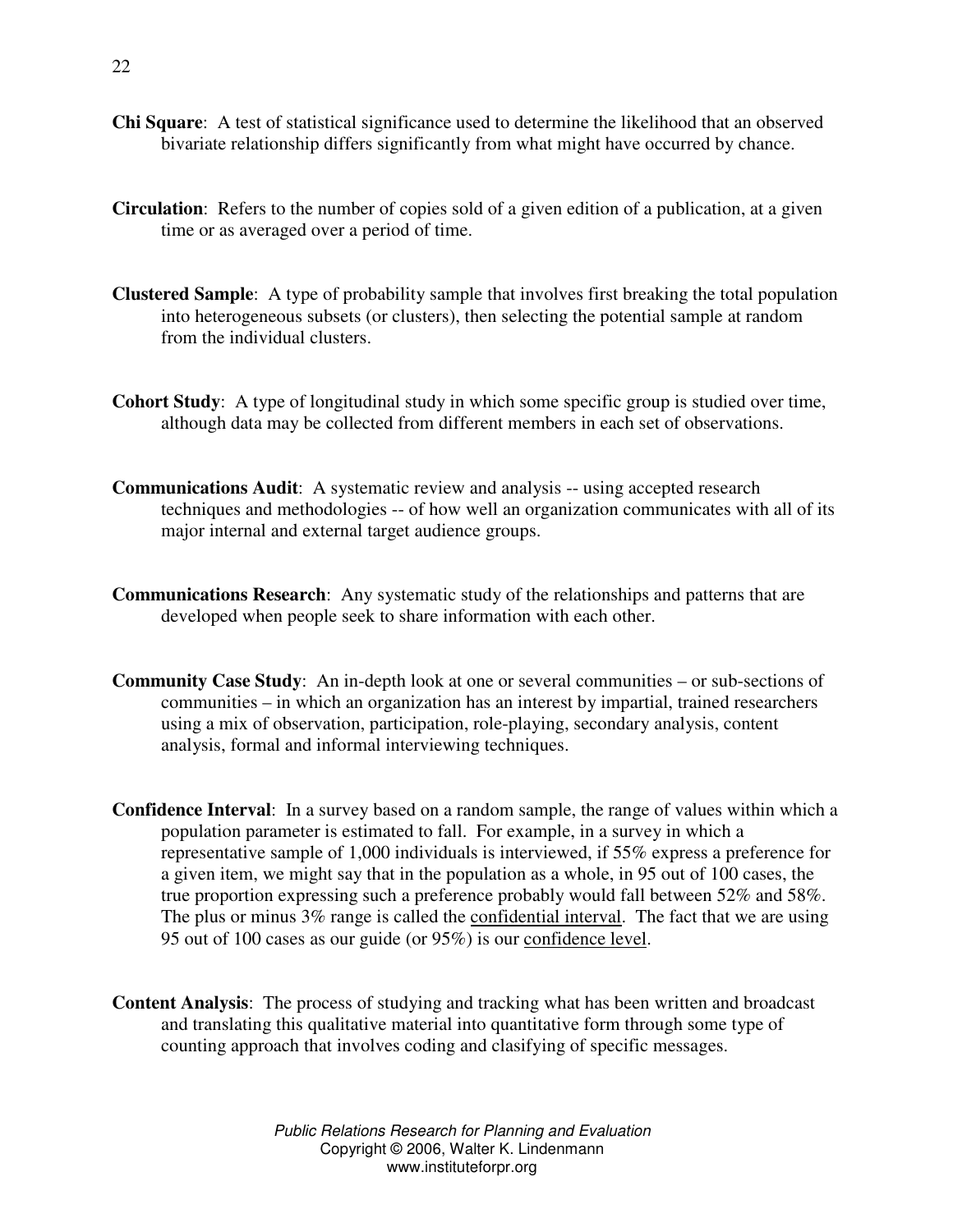- **Contingency Question**: A survey question that is to be asked only of some respondents, determined by their responses to some other questions.
- **Contingency Table**: A table for displaying the relationship among variables in terms of frequencies (actual numbers) and percentages. Also known as a "cross tabulation" table, or "cross tab."
- **Convenience Sample**: A type of non-probability sample in which who ever happens to be available at a given point in time is included in the sample. Sometimes also referred to as a "haphazard" or "accidental" sample.

**Correlation**: Any association or relationship between two variables.

- **Correlation Coefficient**: A measure of association (symbolized as *r*) that describes the direction and strength of a linear relationship between two variables, measured at the interval or ratio level (e.g. Pearson's Correlation Coefficient).
- **Cost Per Thousand (CPM)**: The cost of advertising for each 1,000 homes reached by radio or television, for each 1,000 copies of a publication, or for each 1,000 potential viewers of an outdoor advertisement.

**Cross-Sectional Study**: A study based on observations representing a single point in time.

- **Deduction**: The logical model in which specific expectations or hypotheses are developed on the basis of general principles.
- **Delphi Technique**: A method of trying to forecast the future that relies on successive waves of interviews with a panel of experts in a given field as a means of building a "consesnsus" of expert opinion and thought relating to particular topics or issues.
- **Demographic Analysis**: Consists of looking at the population in terms of special social, political, economic, and geographic subgroups, such as a person's age, sex, income-level, race, education-level, place or residence, or occupation.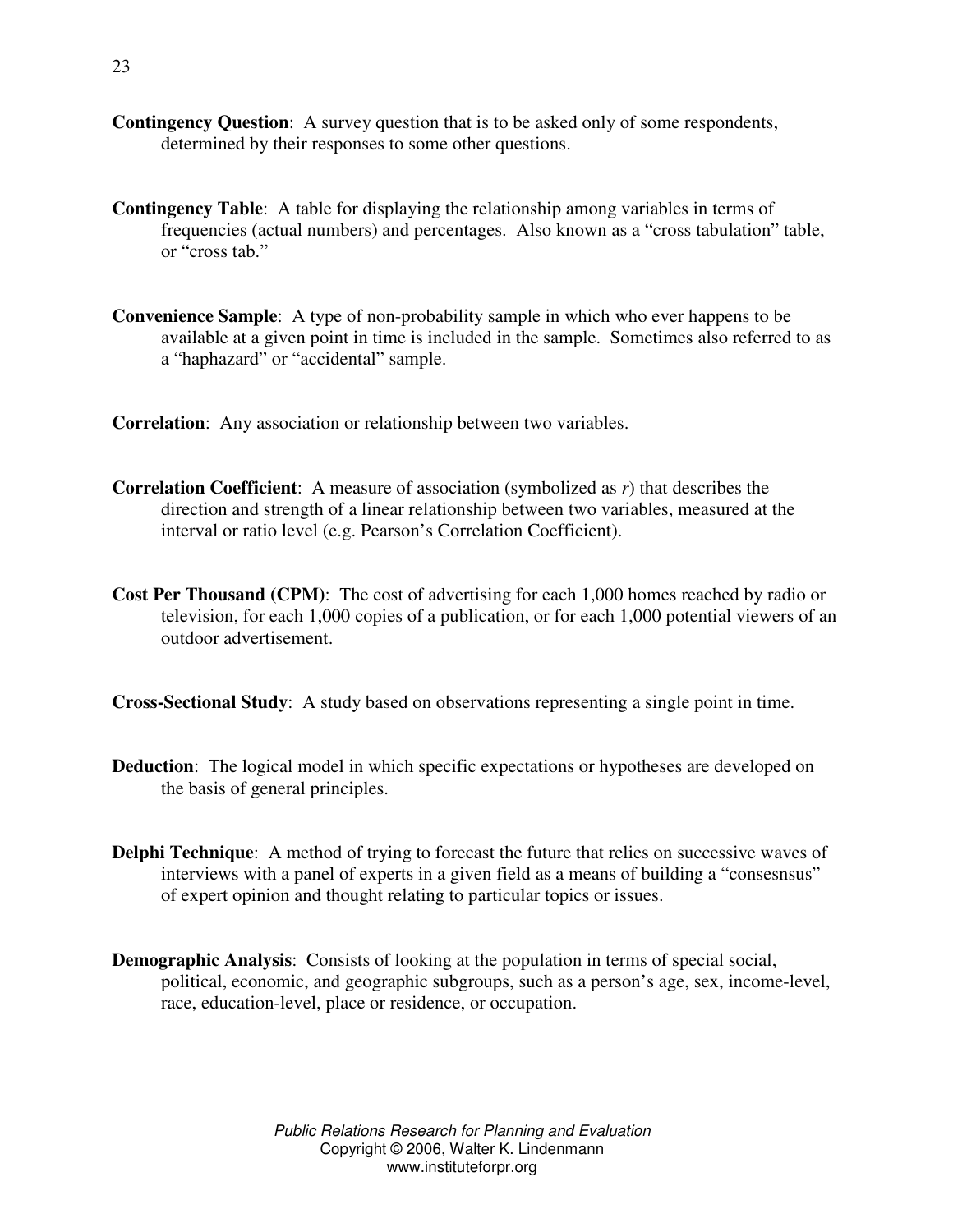- **Depth Interview**: An extensive, probing, open-ended, largely unstructured interview, usually conducted in person or by telephone, in which respondents are encouraged to talk freely and in great detail about given subjects.
- **Descriptive Study**: Consists of collecting, in quantitative form, basic opinions or facts about a specified population or sample. In layman's language, the typical public opinion poll.
- **Environmental Scanning**: A technique for tracking new developments in any area or field by carrying out a systematic review of what appears in professional, trade, or government publications.
- **Ethnographic Research**: Relies on the tools and techniques of cultural anthropologists and sociologists to obtain a better understanding of how individuals and groups function in their natural settings. Usually, this type of research is carried out by a team of impartial, trained researchers who "immerse" themselves into the dailly routine of a neighborhood or community, using a mix of observation, participation, and role-playing techniques, in an effort to try to assess what is really happening from a "cultural" perspective.
- **Evaluation Research**: Determines the relative effectiveness of a public relations program or strategy, measuring outputs, outgrowths and outcomes against a predetermined set of objectives.
- **Experiment**: Any controlled arrangement and manipulation of conditions to systematically observe specific occurrences, with the intention of defining those criteria that might possibly be affecting those occurrences. An experimental, or quasi-experimental, research design usually involves two groups – a "test" group which is exposed to given criteria, and a "control" group, which is not exposed. Comparisons are then made to determine what effect, if any, exposures to the criteria have had on those in the "test" group.
- **Explanatory Study**: Any sophisticated research effort that seeks to come up with the reasons why people say, think, feel and act, the way they do. The explanatory study is concerned chiefly with the development of theoretical statements about relationships and processes.
- **Exploratory Study**: Consists of collecting, in qualitative and largely unstructured from, basic opinions, attitudes, behavior patterns or facts about a specific population or sample. Exploratory studies are inductive, rather than deductive in form, and involve extensive probing.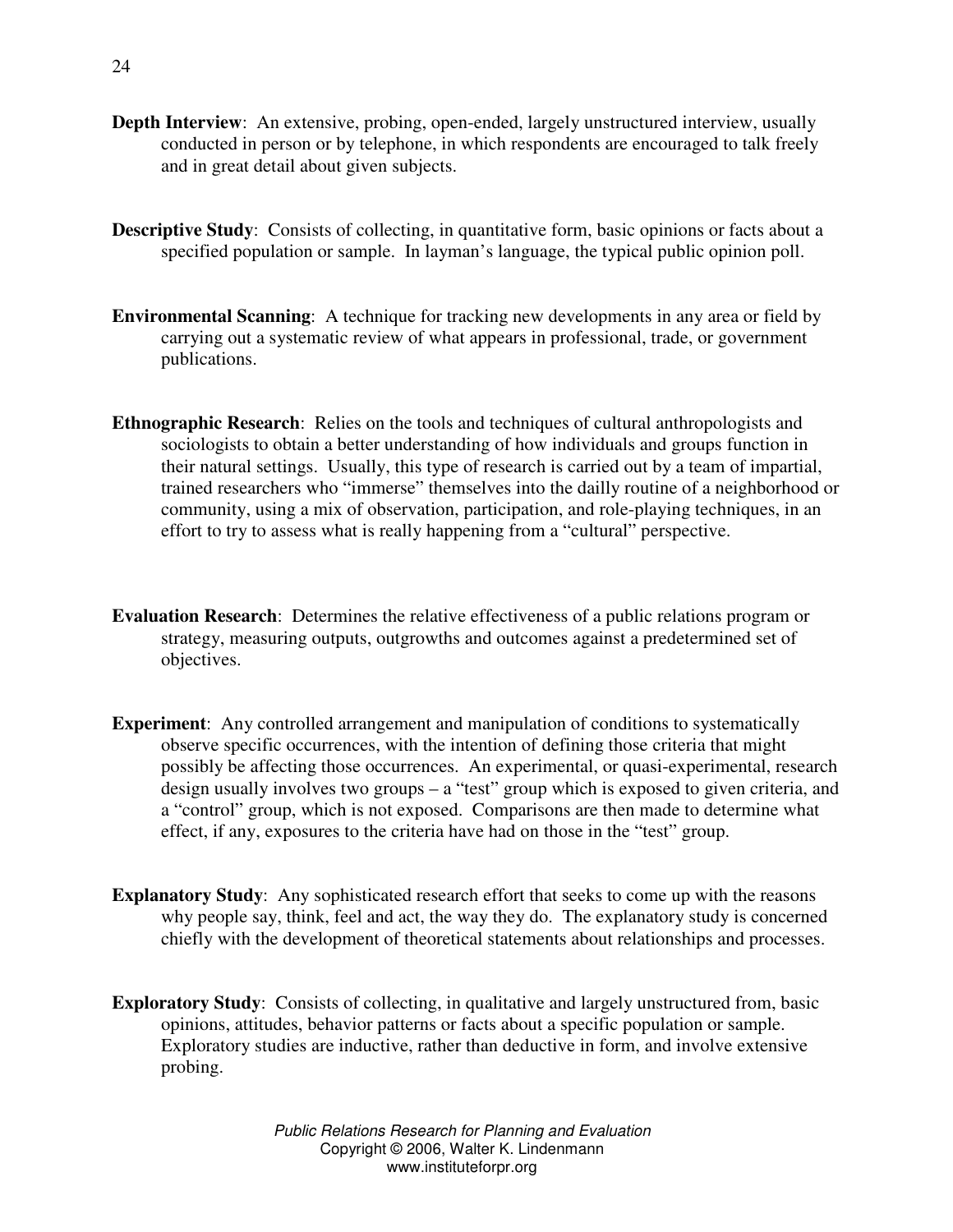- **Factor Analysis**: A complex algebraic procedure that seeks to group or combine items or variables in a questionnaire based on how they naturally relate to each other, or "hang together," as general descriptors (or "factors").
- **Focus Groups**: An exploratory technique in which a group of somewhere between 8 and 12 individuals – under the guidance of a trained moderator – are encouraged, as a group, to discuss freely any and all of their feelings, concerns, problems and frustrations relating to specific topics under discussion. Focus groups are ideal for brainstorming, idea-gathering, and concept testing.
- **Frequency**: The number of advertisements, broadcasts, or exposures of given programming or messaging during a particular period of time.
- **Gross Rating Point**: A unit of measurement of broadcast or outdoor advertising audience size, equal to 1 percent of the total potential audience universe; used to measure the exposure of one or more programs or commercials, without regard to multiple exposure of the same advertising to individuals. A GRP is the product of media reach times exposure frequency. A *gross rating point buy* is the number of advertisements necessary to obtain the desired percentage of exposure of the message. In outdoor advertising, GRPs, often used as s synonym for showing, generally refer to the daily effective circulation generated by poster panels, divided by market population. The *cost per gross rating point* (CPGRP) is a measure of broadcast media exposure comparable to the *cost per thousand* (CPM) measure of print media.
- **Hypothesis**: An expectation about the nature of things derived from theory.
- **Hypothesis-Testing**: Determining whether the expectations that a hypothesis represents are, indeed, found in the real world.
- **Image Research**: Any systematic study of people's perceptions toward an organization, individual, product, or service.
- **Impressions**: The number of those who might have had the opportunity to be exposed to a story that has appeared in the media. Sometimes referred to as "opportunity to see." An "impression" usually refers to the total audited circulation of a publication or the audience reach of a broadcast vehicle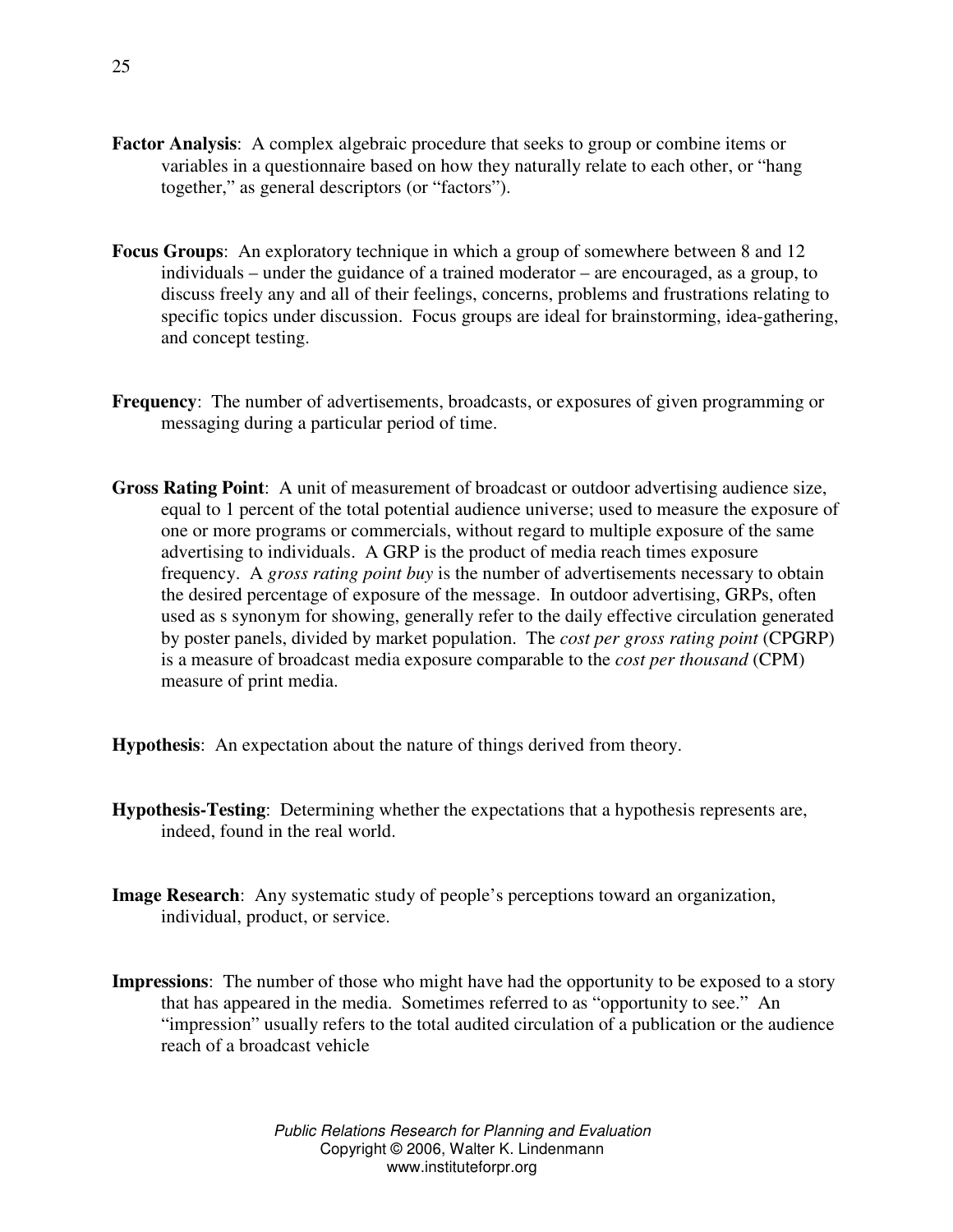- **Incidence**: The frequency with which a condition or event occurs within a given time and population.
- **Induction**: The logical model in which general principles are developed from specific observations.
- **Inquiry Study**: A systematic review and analysis, using content analysis or sometimes telephone and mail interviewing techniques, to study the range and types of unsolicited inquiries that an organization may receive from customers, prospective customers or other target audience groups.
- **Inputs:** (1) Everything that is involved upfront within the organization in the design, conception, approval, production and distribution of communications materials aimed at targeted audience groups. (2) Also, the research information and data from both internal and external sources that are applied to the initial stage of the communications planning and production process.
- **Interval Measures**: Variables for which the actual distance separating their attributes has meaning (e.g. temperature scale, standardized intelligence test scores).
- **Issues Research**: Any systematic study of the public policy questions of the day, with the chief focus on those public policy matters whose definition and contending positions are still evolving.
- **Judgmental Sample**: A type of non-probability sample in which individuals are deliberately selected for inclusion in the sample by the researcher because they have special knowledge, position, characteristics or represent other relevant dimensions of the population that are deemed important to study. Also often referred to as a "purposive" sample.
- **Likert Scale**: Developed by Rensis Likert, this is a composite measure in which respondents are asked to choose from an ordered series of five responses to indicate their reactions to a sequence of statements (e.g., strongly agree … somewhat agree … neither agree nor disagree … somewhat disagree … strongly disagree).

**Longitudinal Study**: A research design involving the collection of data at different points in time.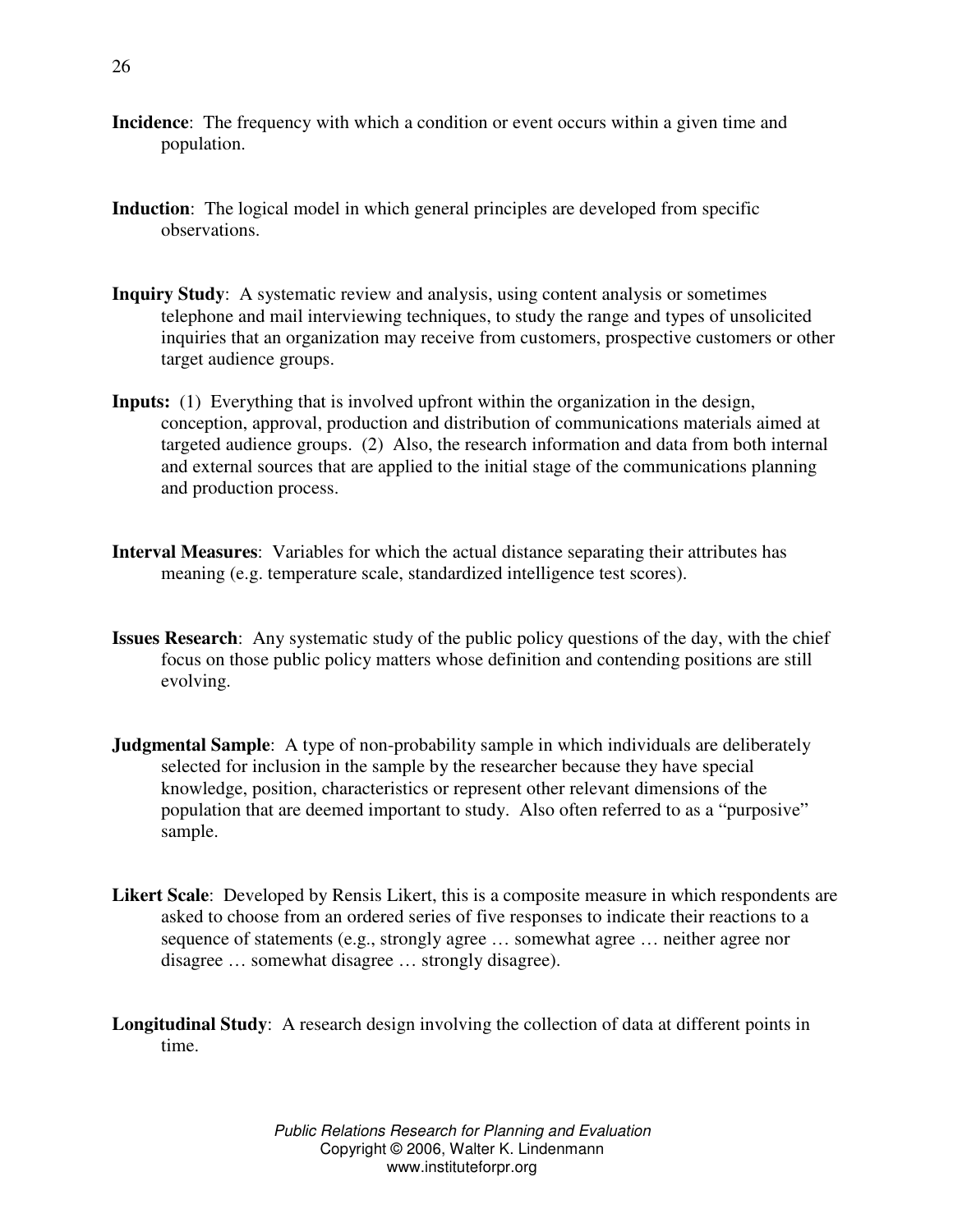**Mall Intercept**: A special type of in-person interview, in which potential respondents are approached as they stroll through shopping centers or malls. Most mall intercept interviews are based on non-probability sampling.

**Market Research**: Any systematic study of buying and selling behavior.

**Mean**: A measure of central tendency which is the arithmetic average of the scores.

- **Measurement**: A way of giving an activity a precise dimension, generally by comparison to some standard. This is usually done in a numerical or quantifiable manner.
- **Median**: A measure of central tendency indicating the midpoint in a series of scores, the point above and below which 50 percent of the values fall.
- **Mode**: A measure of central tendency which is the most frequently occurring, the most typical, value in a series.

**Multivariate Analysis**: Examination of the relationship among three or more variables.

- **Nominal Measures**: Variables whose attributes have only the characteristics of exhaustiveness and mutual exclusiveness (e.g. a person's sex, religion, political party).
- **Omnibus Survey**: An "all-purpose" national consumer poll usually conducted on a regular schedule -- once a week or every other week -- by major market research firms. Organizations are encouraged to "buy" one or several proprietary questions and have them "added" to the basic questionnaire. Those adding questions are usually charged on a per question basis. Also, sometimes referred to as "piggyback," or "shared-cost" surveys.
- **Ordinal Measures**: Variables whose attributes may be logically rank-ordered. (e.g. social class, conservatism, alienation, prejudice.)
- **Outcomes** -- A long-term measure of the effectiveness of a particular communications program or activity, by focusing on whether targeted audience groups changed their *opinions, attitudes* and/or *behavior patterns* as a result of having been exposed to and become aware of the messages directed at them.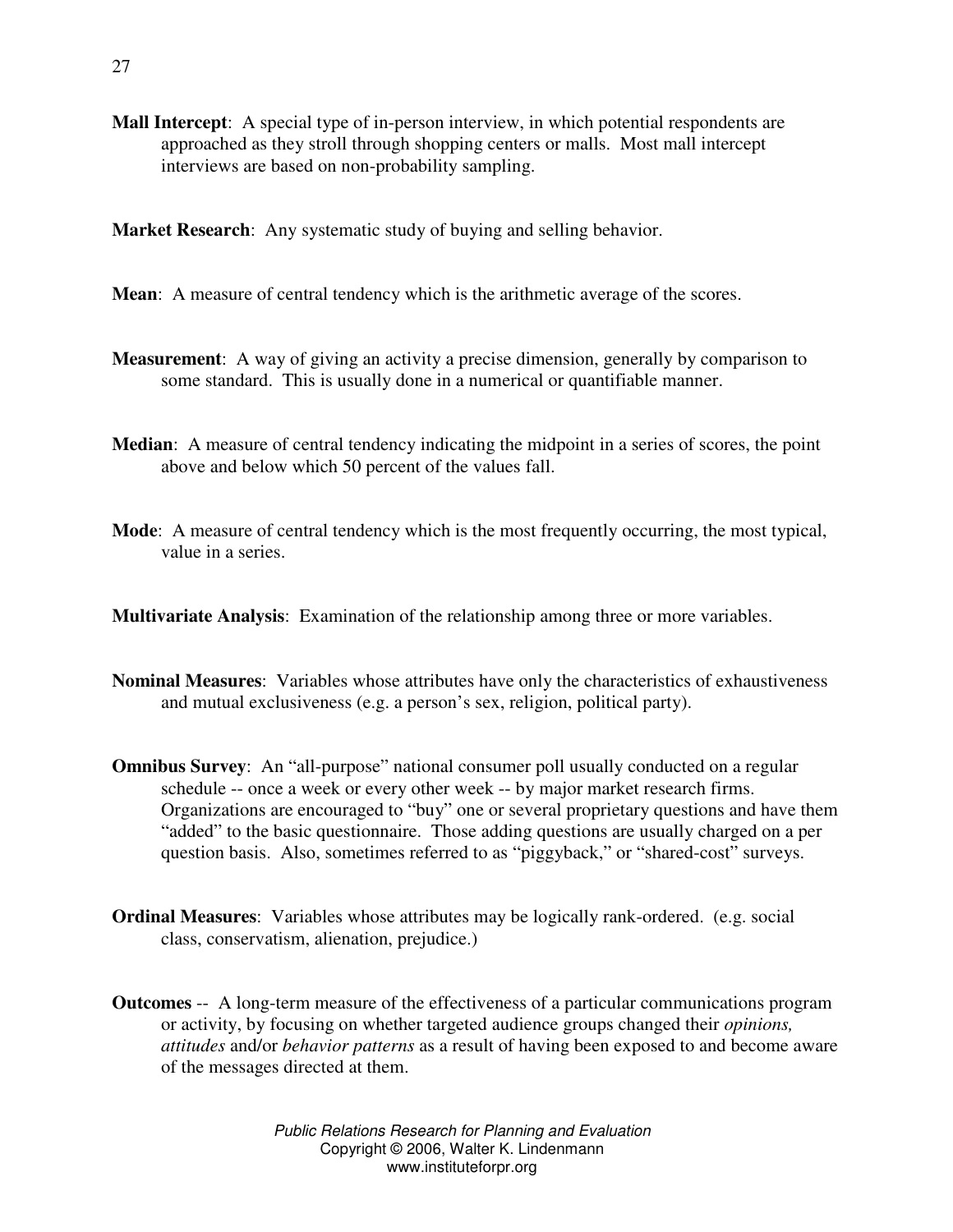- **Outgrowths:** (1) The culminate effect of all communication programs and products on the positioning of an organization in the minds of its stakeholders or publics. 2) For some, the term used to describe the *outtakes* of a communications program or activity (see that definition).
- **Outputs:** 1) The short-term or immediate results of a particular communications program or activity, with a prime focus on how well an organization presents itself to others and the amount of exposure it receives. (2) For some, the final stage in the communication product production process, resulting in the production and distribution of such items as brochures, media releases, websites, speeches, etc.
- **Outtakes:** 1) A measure of the effectiveness of a particular communications program or activity, by focusing on whether targeted audience groups *received* the messages directed to them … paid *attention* to the messages … *understood* or comprehended the messages … and *retained* and can *recall* the messages in any shape or form. 2) Initial audience reaction to the receipt of communications materials, including whether the audience heeded or responded to a call for information or action within the messages.
- **Panel Study**: 1) A type of longitudinal study in which the same individuals are interviewed more than once over a period of time to investigate the processes of response change, usually in reference to the same topic or issue. 2) Also, a type of study in which a group of individuals are deliberately recruited by a research firm, because of their special demographic characteristics, for the express purpose of being interviewed more than once over a period of time for various clients on a broad array of different topics or subjects.
- **Probability Sample:** A proces of random selection, in which each unit in a population has an equal chance of being included in the sample.
- **Psychographic Analysis:** Consists of looking at the population in terms of people's nondemographic traits and characteristics, such as a person's personality type, life-style, social roles, values and beliefs.
- **Q-Sort**: A personality inventory introduced in the 1950's in which respondents are asked to sort opinion statements along a "most-like-me" to "most-unlike-me" continuum. Q-Sorting allows researchers to construct models of individual respondents' belief systems.
- **Qualitative Research**: Usually refers to studies that are somewhat subjective, but nevertheless in-depth, using a probing, open-end, free response format.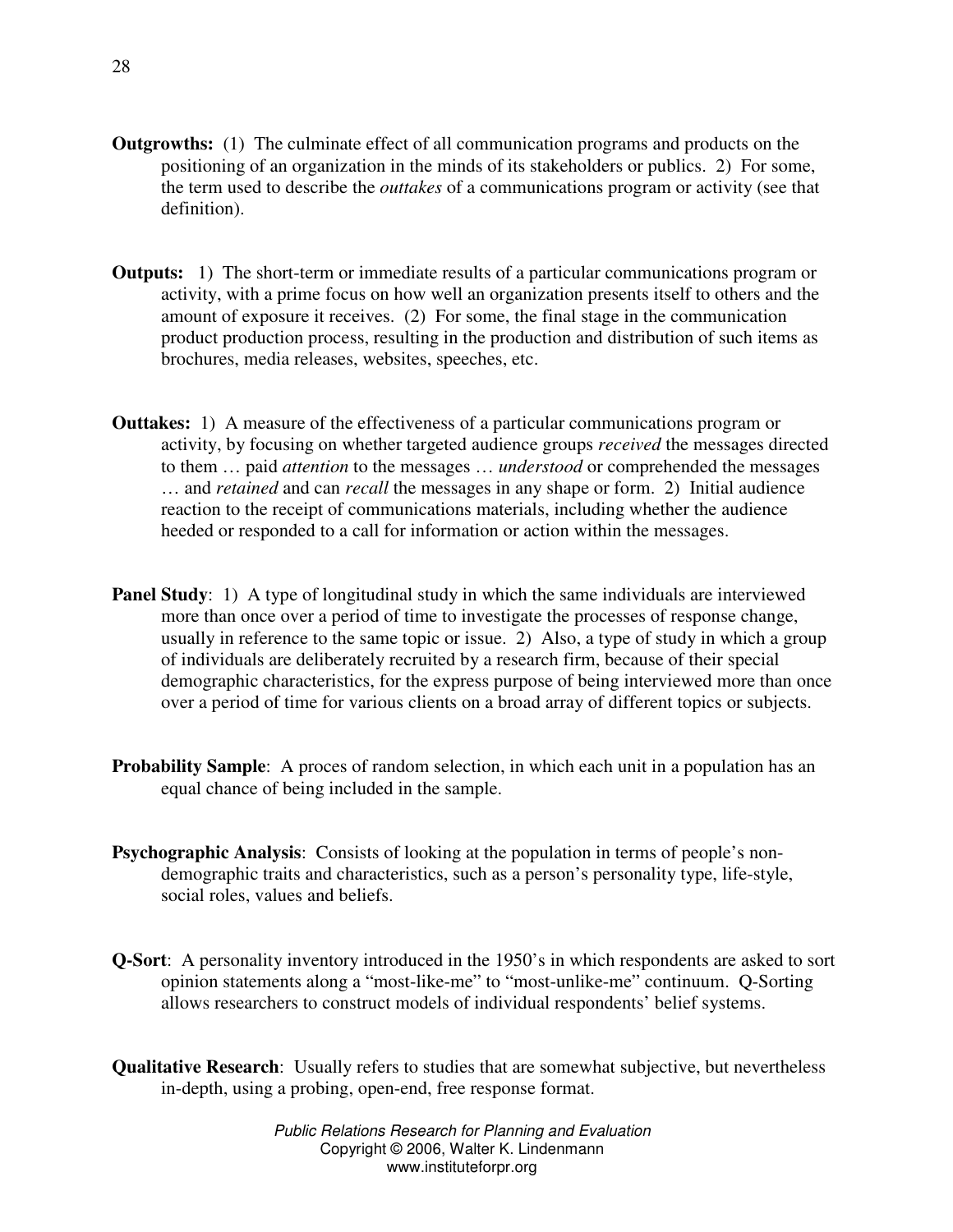- **Quantitative Research**: Usually refers to studies that are highly objective and projectable, using closed-end, forced-choice questionnaires. These studies tend to rely heavily on statistics and numerical measures.
- **Quota Sample**: A type of non-probability sample in which individuals are selected on the basis of pre-specified characteristics, so that the total sample will have the same general distribution of characteristics as are assumed to exist in the population being studied.
- **Range:** A measure of variablitity that is computed by subtracting the lowest score in a distribution from the highest score.
- **Ratio Measures**: Variables for which the attributes are based on a true zero point. (e.g. age, length of residence in a given place, number of friends, number of children.)
- **Reach**: Refers to the range or scope of influence or effect that a given communications vehicle has on targeted audience groups. In broadcasting, it is the net unduplicated radio or TV audience -- the number of different individuals or households -- for programs or commercials as measured for a specific time period in quarter-hour units over a period of one to four weeks.
- **Regression Analysis**: A statistical technique for studying relationships among variables, measured at the interval or ratio level.
- **Reliability**: The extent to which the results would be consistent, or replicable, if the research were conducted a number of times.
- **Screener Question**: One or several questions usually asked in the beginning of an interview to determine if the potential respondent is eligible to participate in the study.
- **Secondary Analysis**: A technique for extracting from previously conducted opinion studies new knowledge on topics other than those which were the focus of the original studies. It does this through a systematic re-analysis of a vast array of already existing research data.

29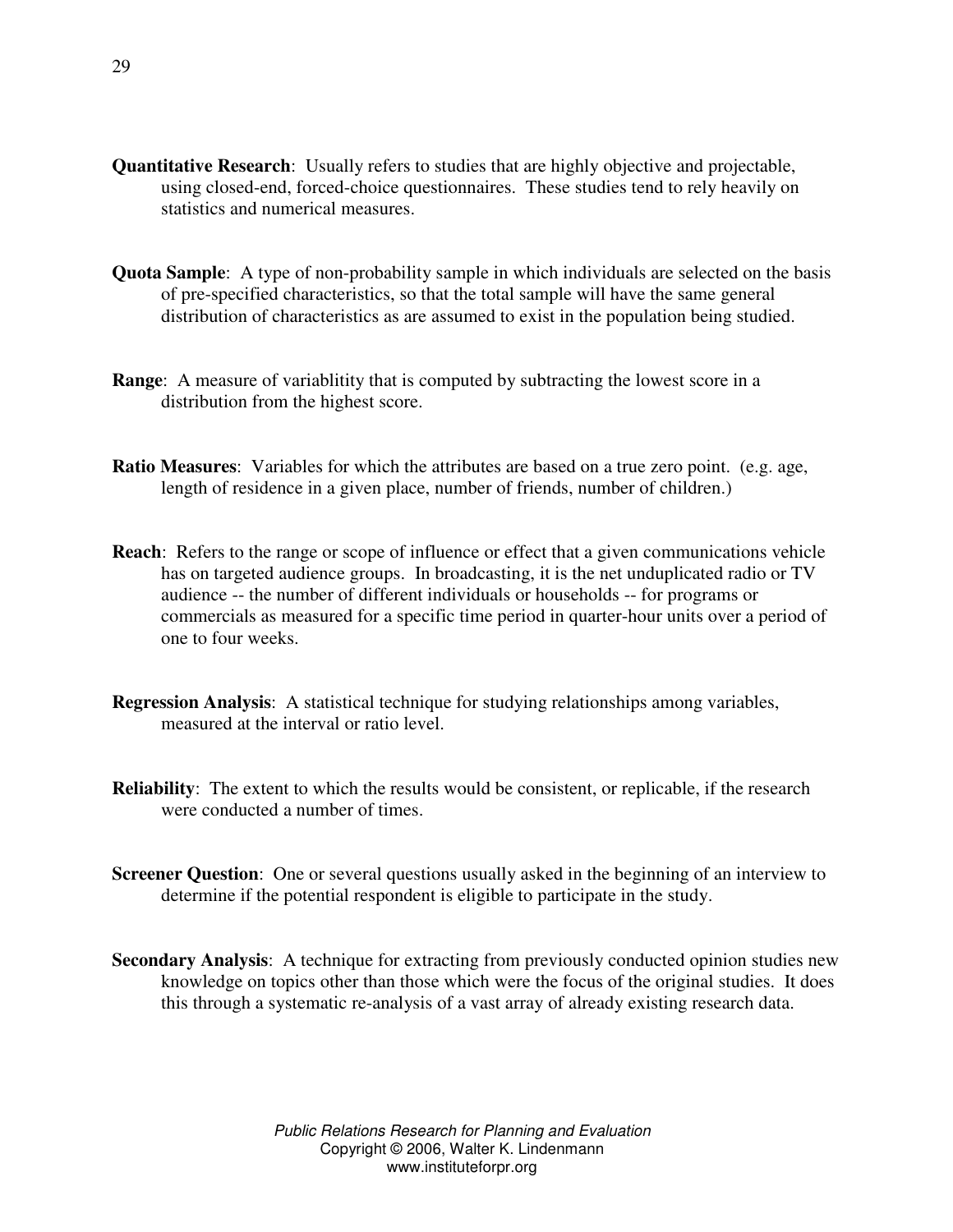- **Semantic Differential**: A measure in which respondents are asked to mark a point on a sevenpoint scale that positions themselves somewhere between two adjectives having directly opposite meaning. The resulting semantic spaces can be defined statistically.
- **Simple Random Sample**: A type of probability sample in which numbers are assigned to all of the units that make up a population, a set of random numbers is then generated, and only those units having the random numbers are included in the sample.
- **Situation Analysis**: An impartial, often third-party assessment of the public relations and/or public affairs problems, or opportunities, that an organization may be facing at a given point in time.
- **Snowball Sample**: A type of non-probability sample in which individuals who are interviewed are asked to suggest other individuals for further interviewing.
- **Standard Deviation**: An index of variability of a distribution. More precisely, it is the range from the mean within which approximately 34% of the cases fall, provided the values are distributed in a normal curve.
- **Statistical Significance**: Refers to the unlikeliness that relationships observed in a sample could be attributed to sampling error alone.
- **Stratified Sample**: A type of probability sample that involves first breaking the total population into homogeneous subsets (or strata), then selecting the potential sample at random from the individual strata.
- **Survey**: Any systematic collection of data that uses a questionnaire and a recognized sampling method. There are three basic types of surveys: Those conducted face-to-face (in-person) … those conducted by telephone … and those that are self-administered (usually distributed by mail, but some also may be distributed by e-mail, fax or through on-line computer services.)
- **Systematic Sample:** A type of probability sample in which units in a population are selected from an available list at a fixed interval after a random start.

30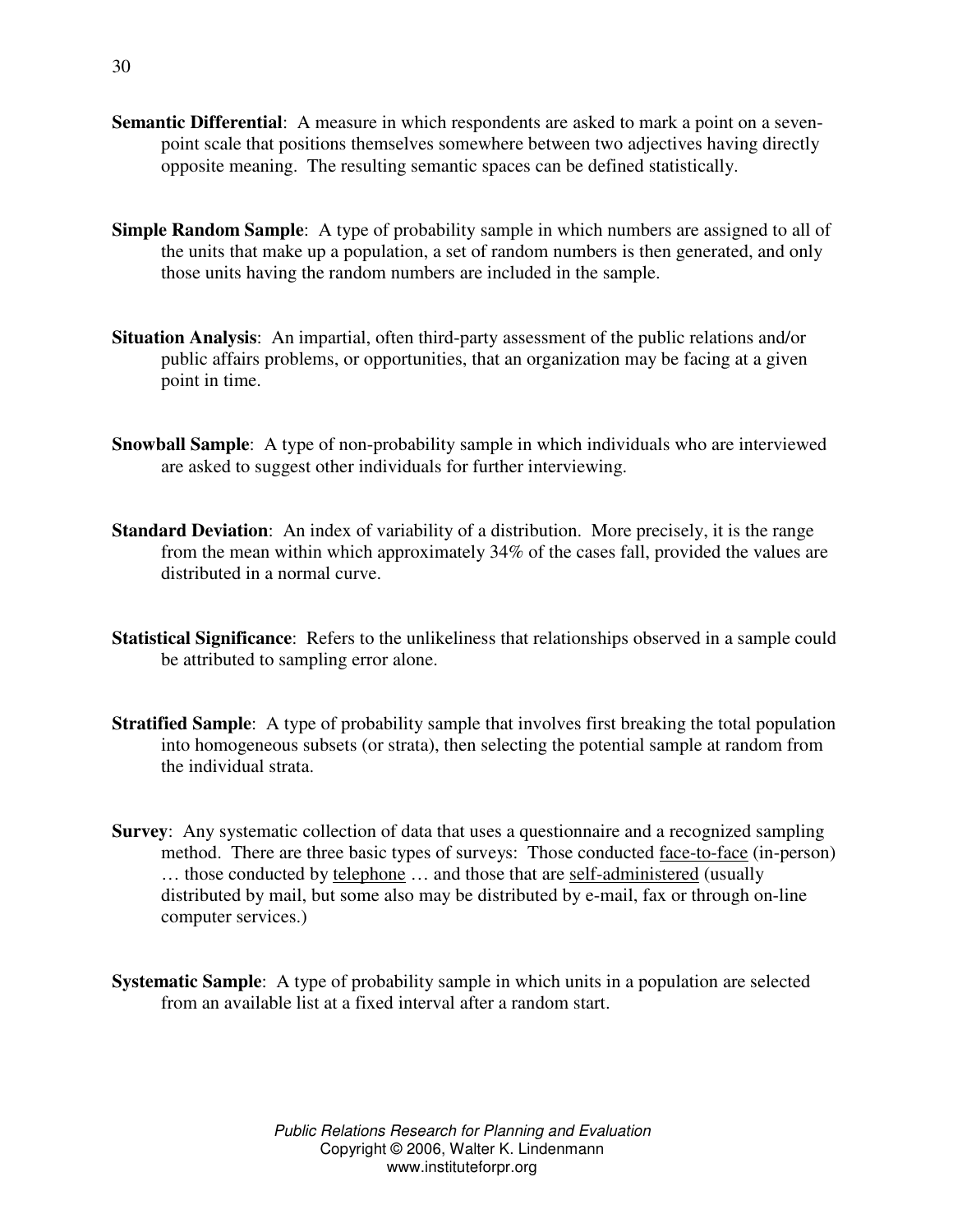**Trend Study**: A type of longitudinal study in which a given topic or subject is examined over a period of time through repeated surveys of independently selected samples of the same population.

**Univariate Analysis**: The examination of only one variable at a time.

- **Validity**: The extent to which a research project measures what it is intended, or purports, to measure.
- **Variance**: A measure of the extent to which individual scores in a set differ from each other. More precisely, it is the sum of the squared deviations from the mean divided by the frequencies.

---------